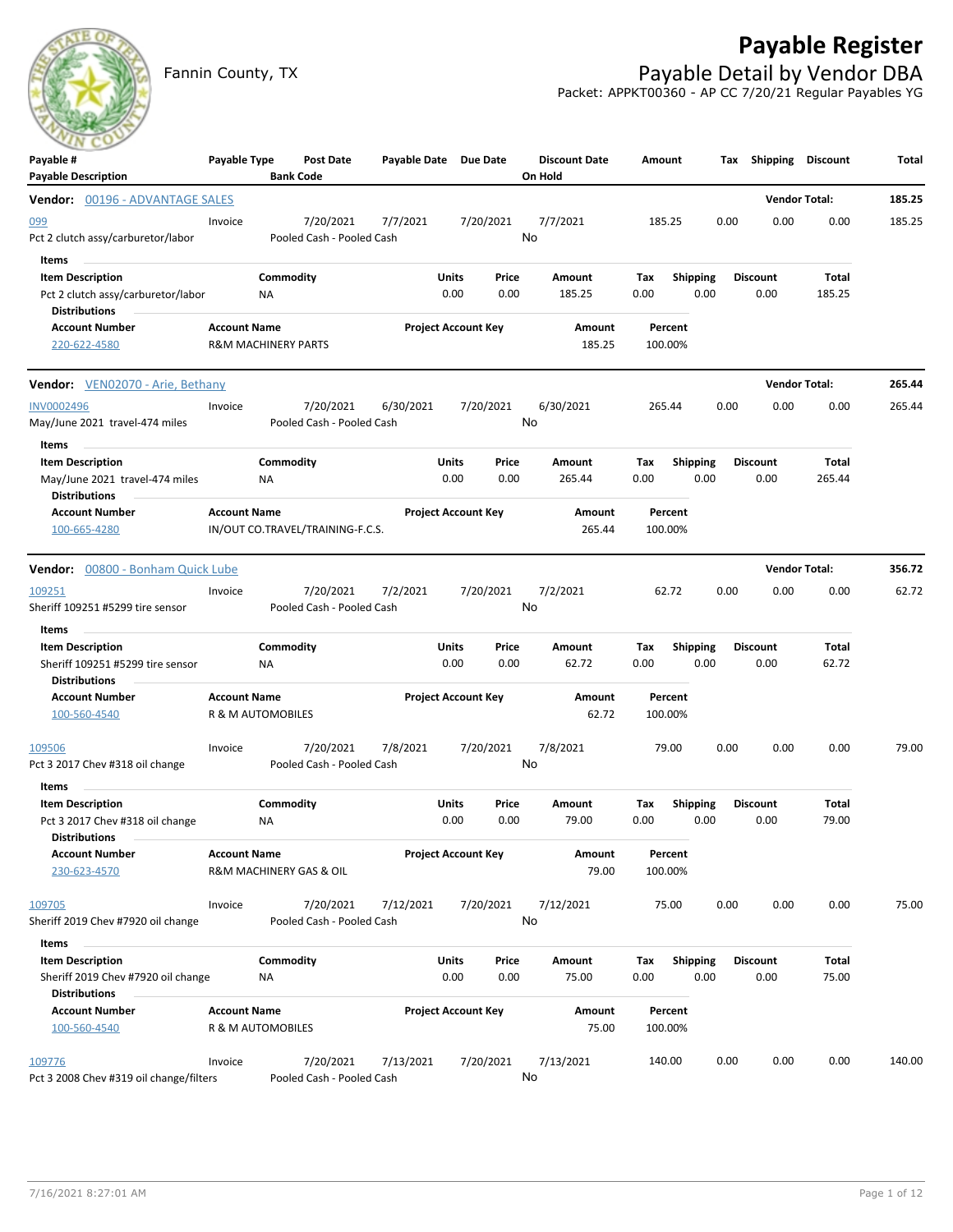| <b>Payable Register</b>                                                                    |                         |                                |                                        |                       |                            |               |                                 |             |                         |      |                         | Packet: APPKT00360 - AP CC 7/20/21 Regular Payables YG |          |
|--------------------------------------------------------------------------------------------|-------------------------|--------------------------------|----------------------------------------|-----------------------|----------------------------|---------------|---------------------------------|-------------|-------------------------|------|-------------------------|--------------------------------------------------------|----------|
| Payable #<br><b>Payable Description</b>                                                    | Payable Type            | <b>Bank Code</b>               | <b>Post Date</b>                       | Payable Date Due Date |                            |               | <b>Discount Date</b><br>On Hold |             | Amount                  |      | Tax Shipping Discount   |                                                        | Total    |
| Items                                                                                      |                         |                                |                                        |                       |                            |               |                                 |             |                         |      |                         |                                                        |          |
| <b>Item Description</b><br>Pct 3 2008 Chev #319 oil change/filters<br><b>Distributions</b> |                         | Commodity<br><b>NA</b>         |                                        |                       | Units<br>0.00              | Price<br>0.00 | Amount<br>140.00                | Tax<br>0.00 | <b>Shipping</b><br>0.00 |      | <b>Discount</b><br>0.00 | Total<br>140.00                                        |          |
| <b>Account Number</b>                                                                      | <b>Account Name</b>     |                                |                                        |                       | <b>Project Account Key</b> |               | Amount                          |             | Percent                 |      |                         |                                                        |          |
| 230-623-4580                                                                               |                         | <b>R&amp;M MACHINERY PARTS</b> |                                        |                       |                            |               | 65.00                           |             | 46.43%                  |      |                         |                                                        |          |
| 230-623-4570                                                                               |                         |                                | R&M MACHINERY GAS & OIL                |                       |                            |               | 75.00                           |             | 53.57%                  |      |                         |                                                        |          |
| <b>Vendor:</b> 00406 - BRAZOS TRAILER MANUFACTURING LLC                                    |                         |                                |                                        |                       |                            |               |                                 |             |                         |      |                         | <b>Vendor Total:</b>                                   | 500.00   |
| 1009514                                                                                    | Invoice                 |                                | 7/20/2021                              | 6/29/2021             |                            | 7/20/2021     | 6/29/2021                       |             | 500.00                  | 0.00 | 0.00                    | 0.00                                                   | 500.00   |
| Pct 1 install tarp/gates switches                                                          |                         |                                | Pooled Cash - Pooled Cash              |                       |                            |               | No                              |             |                         |      |                         |                                                        |          |
| Items                                                                                      |                         |                                |                                        |                       |                            |               |                                 |             |                         |      |                         |                                                        |          |
| <b>Item Description</b>                                                                    |                         | Commodity                      |                                        |                       | Units                      | Price         | Amount                          | Tax         | <b>Shipping</b>         |      | <b>Discount</b>         | Total                                                  |          |
| Pct 1 install tarp/gates switches<br><b>Distributions</b>                                  |                         | Service                        |                                        |                       | 0.00                       | 0.00          | 500.00                          | 0.00        | 0.00                    |      | 0.00                    | 500.00                                                 |          |
| <b>Account Number</b><br>210-621-4580                                                      | <b>Account Name</b>     | <b>R&amp;M MACHINERY PARTS</b> |                                        |                       | <b>Project Account Key</b> |               | Amount<br>500.00                |             | Percent<br>100.00%      |      |                         |                                                        |          |
| <b>Vendor:</b> 00449 - BRESE-LEBRON LAW, PLLC                                              |                         |                                |                                        |                       |                            |               |                                 |             |                         |      |                         | <b>Vendor Total:</b>                                   | 275.00   |
| <b>INV0002498</b><br>50899 Johnson Co Ct@Law                                               | Invoice                 |                                | 7/20/2021<br>Pooled Cash - Pooled Cash | 7/8/2021              |                            | 7/20/2021     | 7/8/2021<br>No                  |             | 275.00                  | 0.00 | 0.00                    | 0.00                                                   | 275.00   |
| Items                                                                                      |                         |                                |                                        |                       |                            |               |                                 |             |                         |      |                         |                                                        |          |
| <b>Item Description</b>                                                                    |                         | Commodity                      |                                        |                       | Units                      | Price         | Amount                          | Tax         | <b>Shipping</b>         |      | <b>Discount</b>         | Total                                                  |          |
| 50899 Johnson Co Ct@Law<br><b>Distributions</b>                                            |                         | ΝA                             |                                        |                       | 0.00                       | 0.00          | 275.00                          | 0.00        | 0.00                    |      | 0.00                    | 275.00                                                 |          |
| <b>Account Number</b>                                                                      | <b>Account Name</b>     |                                |                                        |                       | <b>Project Account Key</b> |               | Amount                          |             | Percent                 |      |                         |                                                        |          |
| 100-410-4240                                                                               |                         | <b>INDIGENT ATTORNEY FEES</b>  |                                        |                       |                            |               | 275.00                          |             | 100.00%                 |      |                         |                                                        |          |
| Vendor: VEN02092 - Cash                                                                    |                         |                                |                                        |                       |                            |               |                                 |             |                         |      |                         | <b>Vendor Total:</b>                                   | 7.50     |
| <b>INV0002502</b><br>Sheriff 2021 Ford transport van registration                          | Invoice                 |                                | 7/20/2021<br>Pooled Cash - Pooled Cash | 7/7/2021              |                            | 7/20/2021     | 7/7/2021<br>No                  |             | 7.50                    | 0.00 | 0.00                    | 0.00                                                   | 7.50     |
|                                                                                            |                         |                                |                                        |                       |                            |               |                                 |             |                         |      |                         |                                                        |          |
| Items<br><b>Item Description</b>                                                           |                         | Commodity                      |                                        |                       | Units                      | Price         | Amount                          | Tax         | <b>Shipping</b>         |      | <b>Discount</b>         | Total                                                  |          |
| Sheriff 2021 Ford transport van registration NA<br><b>Distributions</b>                    |                         |                                |                                        |                       | 0.00                       | 0.00          | 7.50                            | 0.00        | 0.00                    |      | 0.00                    | 7.50                                                   |          |
| <b>Account Number</b><br>100-560-4540                                                      | <b>Account Name</b>     | R & M AUTOMOBILES              |                                        |                       | <b>Project Account Key</b> |               | Amount<br>7.50                  |             | Percent<br>100.00%      |      |                         |                                                        |          |
| <b>Vendor:</b> 00574 - CHISHOLM TRAIL FIRE & SAFETY LLC                                    |                         |                                |                                        |                       |                            |               |                                 |             |                         |      |                         | <b>Vendor Total:</b>                                   | 1,131.00 |
| 1405                                                                                       | Invoice                 |                                | 7/20/2021                              | 6/25/2021             |                            | 7/20/2021     | 6/25/2021                       |             | 105.00                  | 0.00 | 0.00                    | 0.00                                                   | 105.00   |
| Pct 2 fire extinguisher inspection                                                         |                         |                                | Pooled Cash - Pooled Cash              |                       |                            |               | No                              |             |                         |      |                         |                                                        |          |
| Items                                                                                      |                         |                                |                                        |                       |                            |               |                                 |             |                         |      |                         |                                                        |          |
| <b>Item Description</b>                                                                    |                         | Commodity                      |                                        |                       | Units                      | Price         | Amount                          | Tax         | <b>Shipping</b>         |      | <b>Discount</b>         | Total                                                  |          |
| Pct 2 fire extinguisher inspection<br><b>Distributions</b>                                 |                         | NA                             |                                        |                       | 0.00                       | 0.00          | 105.00                          | 0.00        | 0.00                    |      | 0.00                    | 105.00                                                 |          |
| <b>Account Number</b>                                                                      | <b>Account Name</b>     |                                |                                        |                       | <b>Project Account Key</b> |               | Amount                          |             | Percent                 |      |                         |                                                        |          |
| 220-622-4500                                                                               | <b>R&amp;M BUILDING</b> |                                |                                        |                       |                            |               | 105.00                          |             | 100.00%                 |      |                         |                                                        |          |
| 1406                                                                                       | Invoice                 |                                | 7/20/2021                              | 6/25/2021             |                            | 7/20/2021     | 6/25/2021                       |             | 12.00                   | 0.00 | 0.00                    | 0.00                                                   | 12.00    |
| Agrilife2505 N Center fire extinguisher inspecti Pooled Cash - Pooled Cash<br>Items        |                         |                                |                                        |                       |                            |               | No                              |             |                         |      |                         |                                                        |          |
| <b>Item Description</b>                                                                    |                         | Commodity                      |                                        |                       | Units                      | Price         | Amount                          | Тах         | <b>Shipping</b>         |      | <b>Discount</b>         | Total                                                  |          |
| Agrilife2505 N Center fire extinguisher ins NA                                             |                         |                                |                                        |                       | 0.00                       | 0.00          | 12.00                           | 0.00        | 0.00                    |      | 0.00                    | 12.00                                                  |          |
| <b>Distributions</b>                                                                       |                         |                                |                                        |                       |                            |               |                                 |             |                         |      |                         |                                                        |          |
| <b>Account Number</b>                                                                      | <b>Account Name</b>     |                                |                                        |                       | <b>Project Account Key</b> |               | Amount                          |             | Percent                 |      |                         |                                                        |          |

100-516-4500 R&M BUILDING 12.00 100.00%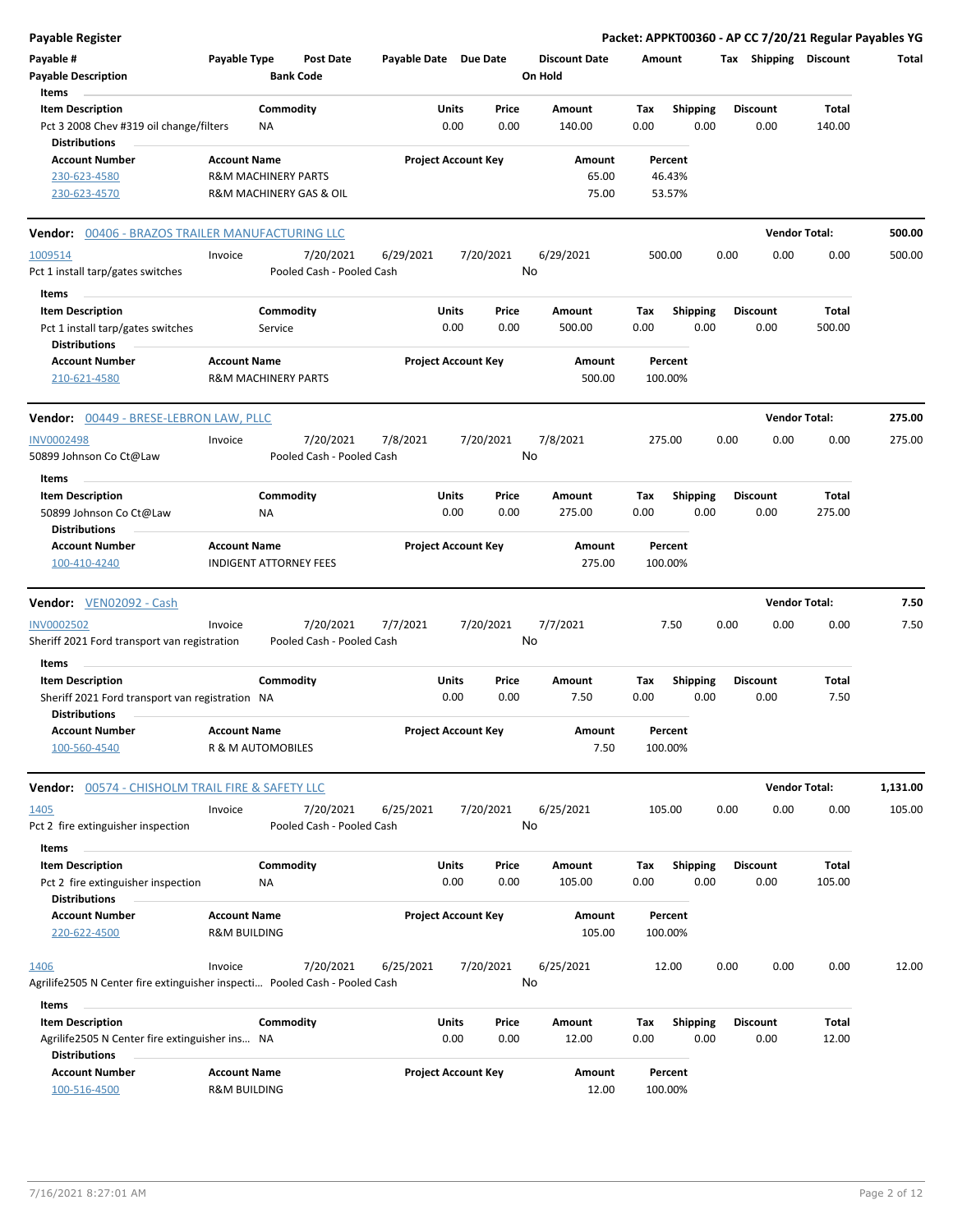| Payable Register                                                           |                                                |                  |                                        |                       |                            |               |                                 |             |                    |                         |      |                         |                 | Packet: APPKT00360 - AP CC 7/20/21 Regular Payables YG |
|----------------------------------------------------------------------------|------------------------------------------------|------------------|----------------------------------------|-----------------------|----------------------------|---------------|---------------------------------|-------------|--------------------|-------------------------|------|-------------------------|-----------------|--------------------------------------------------------|
| Payable #<br><b>Payable Description</b>                                    | Payable Type                                   | <b>Bank Code</b> | Post Date                              | Payable Date Due Date |                            |               | <b>Discount Date</b><br>On Hold | Amount      |                    |                         |      | Tax Shipping Discount   |                 | Total                                                  |
| 1407<br>S Annex fire extinguisher inspection                               | Invoice                                        |                  | 7/20/2021<br>Pooled Cash - Pooled Cash | 6/25/2021             |                            | 7/20/2021     | 6/25/2021<br>No                 |             | 30.00              |                         | 0.00 | 0.00                    | 0.00            | 30.00                                                  |
| Items                                                                      |                                                |                  |                                        |                       |                            |               |                                 |             |                    |                         |      |                         |                 |                                                        |
| <b>Item Description</b>                                                    |                                                | Commodity        |                                        |                       | Units                      | Price         | Amount                          | Tax         |                    | <b>Shipping</b>         |      | <b>Discount</b>         | Total           |                                                        |
| S Annex fire extinguisher inspection<br><b>Distributions</b>               |                                                | ΝA               |                                        |                       | 0.00                       | 0.00          | 30.00                           | 0.00        |                    | 0.00                    |      | 0.00                    | 30.00           |                                                        |
| <b>Account Number</b>                                                      | <b>Account Name</b>                            |                  |                                        |                       | <b>Project Account Key</b> |               | Amount                          |             | Percent            |                         |      |                         |                 |                                                        |
| 100-513-4500                                                               | <b>R&amp;M BUILDING</b>                        |                  |                                        |                       |                            |               | 30.00                           |             | 100.00%            |                         |      |                         |                 |                                                        |
| <u> 1408 </u>                                                              | Invoice                                        |                  | 7/20/2021                              | 6/25/2021             |                            | 7/20/2021     | 6/25/2021                       |             | 36.00              |                         | 0.00 | 0.00                    | 0.00            | 36.00                                                  |
| 200 E 1st fire extinguisher inspection                                     |                                                |                  | Pooled Cash - Pooled Cash              |                       |                            |               | No                              |             |                    |                         |      |                         |                 |                                                        |
| Items                                                                      |                                                |                  |                                        |                       |                            |               |                                 |             |                    |                         |      |                         |                 |                                                        |
| <b>Item Description</b><br>200 E 1st fire extinguisher inspection          |                                                | Commodity<br>ΝA  |                                        |                       | Units<br>0.00              | Price<br>0.00 | Amount<br>36.00                 | Tax<br>0.00 |                    | <b>Shipping</b><br>0.00 |      | <b>Discount</b><br>0.00 | Total<br>36.00  |                                                        |
| <b>Distributions</b>                                                       |                                                |                  |                                        |                       |                            |               |                                 |             |                    |                         |      |                         |                 |                                                        |
| <b>Account Number</b><br>100-518-4500                                      | <b>Account Name</b><br>R & M BUILDING          |                  |                                        |                       | <b>Project Account Key</b> |               | Amount<br>36.00                 |             | Percent<br>100.00% |                         |      |                         |                 |                                                        |
| 1409                                                                       | Invoice                                        |                  | 7/20/2021                              | 6/25/2021             |                            | 7/20/2021     | 6/25/2021                       |             | 75.00              |                         | 0.00 | 0.00                    | 0.00            | 75.00                                                  |
| 1203 Sam Rayburn fire extinguisher inspection    Pooled Cash - Pooled Cash |                                                |                  |                                        |                       |                            |               | No                              |             |                    |                         |      |                         |                 |                                                        |
| Items                                                                      |                                                |                  |                                        |                       |                            |               |                                 |             |                    |                         |      |                         |                 |                                                        |
| <b>Item Description</b>                                                    |                                                | Commodity        |                                        |                       | Units                      | Price         | Amount                          | Tax         |                    | <b>Shipping</b>         |      | <b>Discount</b>         | Total           |                                                        |
| 1203 Sam Rayburn fire extinguisher inspe NA<br><b>Distributions</b>        |                                                |                  |                                        |                       | 0.00                       | 0.00          | 75.00                           | 0.00        |                    | 0.00                    |      | 0.00                    | 75.00           |                                                        |
| <b>Account Number</b>                                                      | <b>Account Name</b>                            |                  |                                        |                       | <b>Project Account Key</b> |               | Amount                          |             | Percent            |                         |      |                         |                 |                                                        |
| 100-511-4500                                                               | R & M BUILDING                                 |                  |                                        |                       |                            |               | 75.00                           |             | 100.00%            |                         |      |                         |                 |                                                        |
| <u> 1410</u><br>EM fire extinguisher inspection                            | Invoice                                        |                  | 7/20/2021<br>Pooled Cash - Pooled Cash | 6/25/2021             |                            | 7/20/2021     | 6/25/2021<br>No                 |             | 306.00             |                         | 0.00 | 0.00                    | 0.00            | 306.00                                                 |
| Items                                                                      |                                                |                  |                                        |                       |                            |               |                                 |             |                    |                         |      |                         |                 |                                                        |
| <b>Item Description</b>                                                    |                                                | Commodity        |                                        |                       | Units                      | Price         | Amount                          | Tax         |                    | <b>Shipping</b>         |      | <b>Discount</b>         | Total           |                                                        |
| EM fire extinguisher inspection<br><b>Distributions</b>                    |                                                | ΝA               |                                        |                       | 0.00                       | 0.00          | 306.00                          | 0.00        |                    | 0.00                    |      | 0.00                    | 306.00          |                                                        |
| <b>Account Number</b>                                                      | <b>Account Name</b>                            |                  |                                        |                       | <b>Project Account Key</b> |               | Amount                          |             | Percent            |                         |      |                         |                 |                                                        |
| 100-406-4530                                                               | <b>R&amp;M EQUIPMENT</b>                       |                  |                                        |                       |                            |               | 306.00                          |             | 100.00%            |                         |      |                         |                 |                                                        |
| <u> 1411 </u>                                                              | Invoice                                        |                  | 7/20/2021                              | 6/25/2021             |                            | 7/20/2021     | 6/25/2021                       |             | 344.00             |                         | 0.00 | 0.00                    | 0.00            | 344.00                                                 |
| Sheriff fire extinguisher inspection                                       |                                                |                  | Pooled Cash - Pooled Cash              |                       |                            |               | No                              |             |                    |                         |      |                         |                 |                                                        |
| Items                                                                      |                                                |                  |                                        |                       |                            |               |                                 |             |                    |                         |      |                         |                 |                                                        |
| <b>Item Description</b><br>Sheriff fire extinguisher inspection            |                                                | Commodity<br>NA  |                                        |                       | Units<br>0.00              | Price<br>0.00 | Amount<br>344.00                | Tax<br>0.00 |                    | Shipping<br>0.00        |      | <b>Discount</b><br>0.00 | Total<br>344.00 |                                                        |
| <b>Distributions</b>                                                       |                                                |                  |                                        |                       |                            |               |                                 |             |                    |                         |      |                         |                 |                                                        |
| <b>Account Number</b>                                                      | <b>Account Name</b>                            |                  |                                        |                       | <b>Project Account Key</b> |               | Amount                          |             | Percent            |                         |      |                         |                 |                                                        |
| 100-560-4500                                                               | R & M BUILDING                                 |                  |                                        |                       |                            |               | 344.00                          |             | 100.00%            |                         |      |                         |                 |                                                        |
| 1412                                                                       | Invoice                                        |                  | 7/20/2021                              | 6/25/2021             |                            | 7/20/2021     | 6/25/2021                       |             | 77.00              |                         | 0.00 | 0.00                    | 0.00            | 77.00                                                  |
| Pct 1 fire extinguisher inspection                                         |                                                |                  | Pooled Cash - Pooled Cash              |                       |                            |               | No                              |             |                    |                         |      |                         |                 |                                                        |
| Items                                                                      |                                                |                  |                                        |                       |                            |               |                                 |             |                    |                         |      |                         |                 |                                                        |
| <b>Item Description</b>                                                    |                                                | Commodity        |                                        |                       | Units                      | Price         | Amount                          | Tax         |                    | <b>Shipping</b>         |      | <b>Discount</b>         | Total           |                                                        |
| Pct 1 fire extinguisher inspection                                         |                                                | ΝA               |                                        |                       | 0.00                       | 0.00          | 77.00                           | 0.00        |                    | 0.00                    |      | 0.00                    | 77.00           |                                                        |
| <b>Distributions</b>                                                       |                                                |                  |                                        |                       |                            |               |                                 |             |                    |                         |      |                         |                 |                                                        |
| <b>Account Number</b><br>210-621-4500                                      | <b>Account Name</b><br><b>R&amp;M BUILDING</b> |                  |                                        |                       | <b>Project Account Key</b> |               | Amount<br>77.00                 |             | Percent<br>100.00% |                         |      |                         |                 |                                                        |
|                                                                            |                                                |                  |                                        |                       |                            |               |                                 |             |                    |                         |      |                         |                 |                                                        |
| <u> 1413 </u><br>Pct 4 fire extinguisher inspection                        | Invoice                                        |                  | 7/20/2021<br>Pooled Cash - Pooled Cash | 6/25/2021             |                            | 7/20/2021     | 6/25/2021<br>No                 |             | 146.00             |                         | 0.00 | 0.00                    | 0.00            | 146.00                                                 |
|                                                                            |                                                |                  |                                        |                       |                            |               |                                 |             |                    |                         |      |                         |                 |                                                        |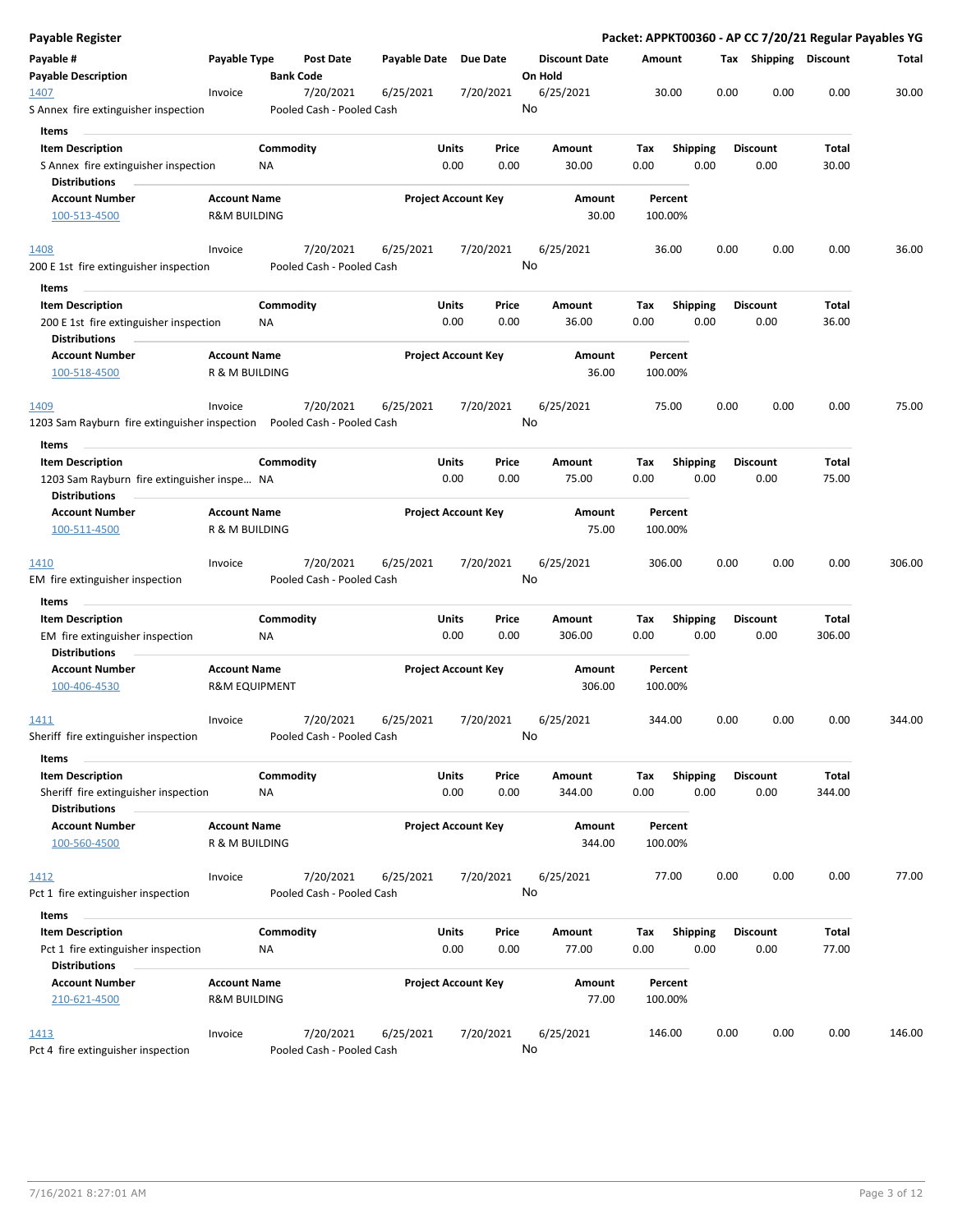**Payable # Payable Type Post Date Payable Date Due Date Payable Description Bank Code Discount Date Amount Tax Shipping Discount Total On Hold** 0.00 0.00 **Units** Pct 4 fire extinguisher inspection  $NA$  0.00 0.00 146.00 0.00 **Item Description** 146.00 **Price Amount Tax** 0.00 146.00 Commodity **Shipping Shipping Commodity Shipping Discount** Total NA **Items** 0.00 **Discount Account Number Account Name Project Account Key Amount Distributions Percent** 240-624-4500 R&M BUILDING 146.00 100.00% **Vendor:** 00581 - CINTAS CORPORATION #163 **Vendor Total: 205.48** 7/20/2021 6/9/2021 7/20/2021 Pct 4 uniforms **Pooled Cash - Pooled Cash** 1086690938 Invoice 6/9/2021 35.00 0.00 0.00 0.00 35.00 No 0.00 0.00 **Units** Pct 4 uniforms 0.00 **Item Description** 35.00 **Price Amount Tax** 0.00 35.00 Commodity **Shipping Shipping Commodity Shipping Discount** Total NA **Items** 0.00 **Discount Account Number Account Name Project Account Key Amount Distributions Percent** 240-624-3950 UNIFORMS 35.00 100.00% 7/20/2021 6/2/2021 7/20/2021 Pct 4 uniforms **Pooled Cash - Pooled Cash** 4086041079 Invoice 6/2/2021 65.48 0.00 0.00 0.00 65.48 No 0.00 0.00 **Units** Pct 4 uniforms 65.48 (0.00  $\overline{0.00}$  0.00  $\overline{0.00}$  0.5.48 (0.00  $\overline{0.00}$  0.00  $\overline{0.00}$  0.00  $\overline{0.00}$  0.00  $\overline{0.00}$  0.00  $\overline{0.00}$  0.00  $\overline{0.00}$  0.00  $\overline{0.00}$  0.00  $\overline{0.00}$  0.00  $\overline{0.00}$  0.00 **Item Description** 65.48 **Price Amount Tax** 0.00 65.48 Commodity **Shipping Example 1 Commodity Shipping Discount** Total NA **Items** 0.00 **Discount Account Number Account Name Project Account Key Amount Distributions Percent** 240-624-3950 UNIFORMS 65.48 100.00% 7/20/2021 6/16/2021 7/20/2021 Pct 4 uniforms **Property** Pooled Cash - Pooled Cash 4087289423 Invoice 6/16/2021 35.00 0.00 0.00 0.00 35.00 No 0.00 0.00 **Units** Pct 4 uniforms 0.00 **Item Description** 35.00 **Price Amount Tax** 0.00 35.00 Commodity **Shipping Example 1 Commodity Shipping Discount** Total NA **Items** 0.00 **Discount Account Number Account Name Project Account Key Amount Distributions Percent** 240-624-3950 UNIFORMS 35.00 100.00% 7/20/2021 6/23/2021 7/20/2021 Pct 4 uniforms **Pooled Cash - Pooled Cash** 4088002893 Invoice 6/23/2021 35.00 0.00 0.00 0.00 35.00 No 0.00 0.00 **Units** Pct 4 uniforms 0.00 **Item Description** 35.00 **Price Amount Tax** 0.00 35.00 Commodity **Shipping Example 1 Commodity Shipping Discount** Total NA **Items** 0.00 **Discount Account Number Account Name Project Account Key Amount Distributions Percent** 240-624-3950 UNIFORMS 35.00 100.00% 7/20/2021 6/30/2021 7/20/2021 Pct 4 uniforms **Pooled Cash - Pooled Cash** 4088684508 Invoice 6/30/2021 35.00 0.00 0.00 0.00 35.00 No 0.00 0.00 **Units** Pct 4 uniforms 0.00 **Item Description** 35.00 **Price Amount Tax** 0.00 35.00 Commodity **Shipping Shipping Commodity Shipping Discount** Total NA **Items** 0.00 **Discount Account Number Account Name Project Account Key Amount Distributions Percent** 240-624-3950 UNIFORMS 35.00 100.00% **Vendor:** 00163 - COOPER-SORRELLS FUNERAL HOME **Vendor Total: 570.00** 7/20/2021 7/7/2021 7/20/2021 Dunn Removal/pouch **Pooled Cash - Pooled Cash** C21-17 Invoice 7/7/2021 570.00 0.00 0.00 0.00 570.00 No

**Payable Register Packet: APPKT00360 - AP CC 7/20/21 Regular Payables YG**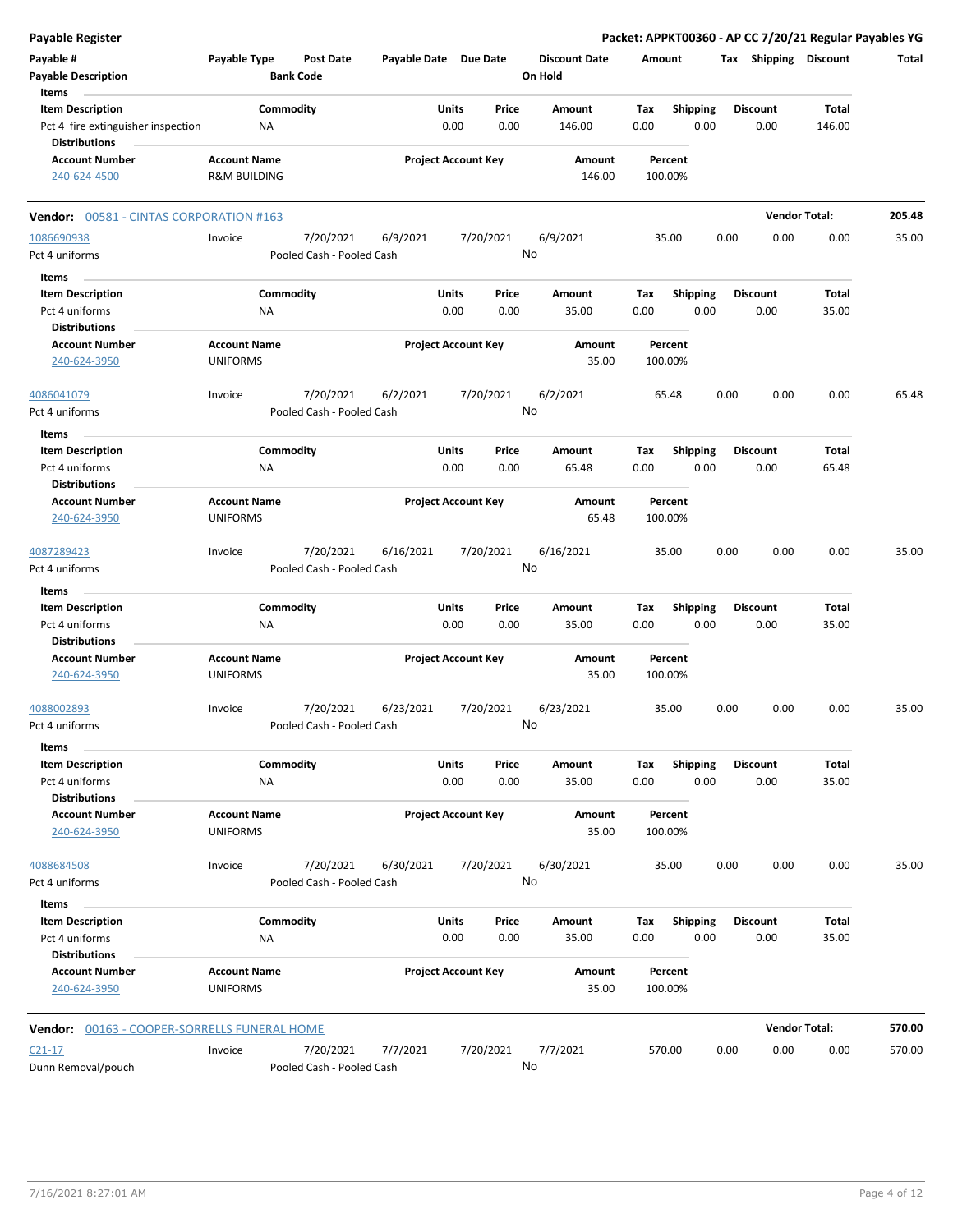| Payable #<br>Payable Type<br><b>Post Date</b><br>Payable Date Due Date<br><b>Discount Date</b><br>Amount<br>Tax Shipping Discount<br><b>Bank Code</b><br>On Hold<br><b>Payable Description</b><br><b>Items</b><br><b>Item Description</b><br>Commodity<br>Units<br>Price<br>Shipping<br>Total<br>Amount<br>Tax<br><b>Discount</b><br>Dunn Removal/pouch<br>0.00<br>0.00<br>0.00<br>0.00<br>0.00<br>570.00<br>ΝA<br>570.00<br><b>Distributions</b><br><b>Account Name</b><br><b>Project Account Key</b><br><b>Account Number</b><br>Amount<br>Percent<br>100-425-4660<br><b>AUTOPSIES</b><br>570.00<br>100.00%<br><b>Vendor Total:</b><br><b>Vendor: 00056 - DALLAS COUNTY TREASURER</b><br>7/20/2021<br>7/2/2021<br>7/20/2021<br>7/2/2021<br>0.00<br>0.00<br>479719<br>Invoice<br>4,900.00<br>0.00<br>No<br>Nall/Velazquez autopsies<br>Pooled Cash - Pooled Cash<br>Items<br>Commodity<br><b>Item Description</b><br>Units<br>Price<br>Amount<br>Tax<br><b>Shipping</b><br><b>Discount</b><br>Total<br>Nall/Velazquez autopsies<br>0.00<br>0.00<br>4,900.00<br>0.00<br>0.00<br>0.00<br>4,900.00<br>ΝA<br><b>Distributions</b><br><b>Project Account Key</b><br><b>Account Number</b><br><b>Account Name</b><br>Amount<br>Percent<br>100-425-4660<br><b>AUTOPSIES</b><br>4,900.00<br>100.00% | Total<br>4,900.00<br>4,900.00<br>200.00<br>200.00 |
|----------------------------------------------------------------------------------------------------------------------------------------------------------------------------------------------------------------------------------------------------------------------------------------------------------------------------------------------------------------------------------------------------------------------------------------------------------------------------------------------------------------------------------------------------------------------------------------------------------------------------------------------------------------------------------------------------------------------------------------------------------------------------------------------------------------------------------------------------------------------------------------------------------------------------------------------------------------------------------------------------------------------------------------------------------------------------------------------------------------------------------------------------------------------------------------------------------------------------------------------------------------------------------------------|---------------------------------------------------|
|                                                                                                                                                                                                                                                                                                                                                                                                                                                                                                                                                                                                                                                                                                                                                                                                                                                                                                                                                                                                                                                                                                                                                                                                                                                                                              |                                                   |
|                                                                                                                                                                                                                                                                                                                                                                                                                                                                                                                                                                                                                                                                                                                                                                                                                                                                                                                                                                                                                                                                                                                                                                                                                                                                                              |                                                   |
|                                                                                                                                                                                                                                                                                                                                                                                                                                                                                                                                                                                                                                                                                                                                                                                                                                                                                                                                                                                                                                                                                                                                                                                                                                                                                              |                                                   |
|                                                                                                                                                                                                                                                                                                                                                                                                                                                                                                                                                                                                                                                                                                                                                                                                                                                                                                                                                                                                                                                                                                                                                                                                                                                                                              |                                                   |
|                                                                                                                                                                                                                                                                                                                                                                                                                                                                                                                                                                                                                                                                                                                                                                                                                                                                                                                                                                                                                                                                                                                                                                                                                                                                                              |                                                   |
|                                                                                                                                                                                                                                                                                                                                                                                                                                                                                                                                                                                                                                                                                                                                                                                                                                                                                                                                                                                                                                                                                                                                                                                                                                                                                              |                                                   |
|                                                                                                                                                                                                                                                                                                                                                                                                                                                                                                                                                                                                                                                                                                                                                                                                                                                                                                                                                                                                                                                                                                                                                                                                                                                                                              |                                                   |
|                                                                                                                                                                                                                                                                                                                                                                                                                                                                                                                                                                                                                                                                                                                                                                                                                                                                                                                                                                                                                                                                                                                                                                                                                                                                                              |                                                   |
|                                                                                                                                                                                                                                                                                                                                                                                                                                                                                                                                                                                                                                                                                                                                                                                                                                                                                                                                                                                                                                                                                                                                                                                                                                                                                              |                                                   |
|                                                                                                                                                                                                                                                                                                                                                                                                                                                                                                                                                                                                                                                                                                                                                                                                                                                                                                                                                                                                                                                                                                                                                                                                                                                                                              |                                                   |
|                                                                                                                                                                                                                                                                                                                                                                                                                                                                                                                                                                                                                                                                                                                                                                                                                                                                                                                                                                                                                                                                                                                                                                                                                                                                                              |                                                   |
|                                                                                                                                                                                                                                                                                                                                                                                                                                                                                                                                                                                                                                                                                                                                                                                                                                                                                                                                                                                                                                                                                                                                                                                                                                                                                              |                                                   |
|                                                                                                                                                                                                                                                                                                                                                                                                                                                                                                                                                                                                                                                                                                                                                                                                                                                                                                                                                                                                                                                                                                                                                                                                                                                                                              |                                                   |
|                                                                                                                                                                                                                                                                                                                                                                                                                                                                                                                                                                                                                                                                                                                                                                                                                                                                                                                                                                                                                                                                                                                                                                                                                                                                                              |                                                   |
| <b>Vendor Total:</b><br>Vendor: 00074 - FROELICH, DR. JAMES E.                                                                                                                                                                                                                                                                                                                                                                                                                                                                                                                                                                                                                                                                                                                                                                                                                                                                                                                                                                                                                                                                                                                                                                                                                               |                                                   |
| 7/20/2021<br>7/14/2021<br>7/20/2021<br>7/14/2021<br>200.00<br>0.00<br>0.00<br>0.00<br><b>INV0002505</b><br>Invoice                                                                                                                                                                                                                                                                                                                                                                                                                                                                                                                                                                                                                                                                                                                                                                                                                                                                                                                                                                                                                                                                                                                                                                           |                                                   |
| No<br>6/21-7/20/21 Health officer<br>Pooled Cash - Pooled Cash                                                                                                                                                                                                                                                                                                                                                                                                                                                                                                                                                                                                                                                                                                                                                                                                                                                                                                                                                                                                                                                                                                                                                                                                                               |                                                   |
| Items                                                                                                                                                                                                                                                                                                                                                                                                                                                                                                                                                                                                                                                                                                                                                                                                                                                                                                                                                                                                                                                                                                                                                                                                                                                                                        |                                                   |
| Commodity<br><b>Item Description</b><br>Units<br>Price<br>Amount<br>Tax<br><b>Shipping</b><br><b>Discount</b><br>Total                                                                                                                                                                                                                                                                                                                                                                                                                                                                                                                                                                                                                                                                                                                                                                                                                                                                                                                                                                                                                                                                                                                                                                       |                                                   |
| 0.00<br>6/21-7/20/21 Health officer<br>0.00<br>0.00<br>200.00<br>0.00<br>0.00<br>200.00<br>ΝA<br><b>Distributions</b>                                                                                                                                                                                                                                                                                                                                                                                                                                                                                                                                                                                                                                                                                                                                                                                                                                                                                                                                                                                                                                                                                                                                                                        |                                                   |
| <b>Project Account Key</b><br><b>Account Number</b><br><b>Account Name</b><br>Amount<br>Percent                                                                                                                                                                                                                                                                                                                                                                                                                                                                                                                                                                                                                                                                                                                                                                                                                                                                                                                                                                                                                                                                                                                                                                                              |                                                   |
| 100-641-1020<br>SALARY APPOINTED OFFICIAL<br>200.00<br>100.00%                                                                                                                                                                                                                                                                                                                                                                                                                                                                                                                                                                                                                                                                                                                                                                                                                                                                                                                                                                                                                                                                                                                                                                                                                               |                                                   |
| <b>Vendor Total:</b><br>Vendor: 00236 - FUNCTION 4, LLC                                                                                                                                                                                                                                                                                                                                                                                                                                                                                                                                                                                                                                                                                                                                                                                                                                                                                                                                                                                                                                                                                                                                                                                                                                      | 579.79                                            |
| 7/20/2021<br>7/2/2021<br><b>INV871903</b><br>Invoice<br>7/20/2021<br>7/2/2021<br>579.79<br>0.00<br>0.00<br>0.00<br>No<br>#9A4182 Co Clerk copier contract 8/11/21-8/1 Pooled Cash - Pooled Cash                                                                                                                                                                                                                                                                                                                                                                                                                                                                                                                                                                                                                                                                                                                                                                                                                                                                                                                                                                                                                                                                                              | 579.79                                            |
| Items                                                                                                                                                                                                                                                                                                                                                                                                                                                                                                                                                                                                                                                                                                                                                                                                                                                                                                                                                                                                                                                                                                                                                                                                                                                                                        |                                                   |
| Commodity<br>Units<br>Tax<br>Total<br><b>Item Description</b><br>Price<br>Amount<br><b>Shipping</b><br>Discount                                                                                                                                                                                                                                                                                                                                                                                                                                                                                                                                                                                                                                                                                                                                                                                                                                                                                                                                                                                                                                                                                                                                                                              |                                                   |
| 0.00<br>0.00<br>0.00<br>579.79<br>0.00<br>0.00<br>579.79<br>#9A4182 Co Clerk copier contract 8/11/21 NA<br><b>Distributions</b>                                                                                                                                                                                                                                                                                                                                                                                                                                                                                                                                                                                                                                                                                                                                                                                                                                                                                                                                                                                                                                                                                                                                                              |                                                   |
| <b>Project Account Key</b><br><b>Account Number</b><br><b>Account Name</b><br>Amount<br>Percent<br>579.79<br>100.00%<br>121-402-3150<br><b>COPIER MAINTENANCE</b>                                                                                                                                                                                                                                                                                                                                                                                                                                                                                                                                                                                                                                                                                                                                                                                                                                                                                                                                                                                                                                                                                                                            |                                                   |
| <b>Vendor Total:</b><br>Vendor: 00010 - HOLLAND, JORDAN PLLC                                                                                                                                                                                                                                                                                                                                                                                                                                                                                                                                                                                                                                                                                                                                                                                                                                                                                                                                                                                                                                                                                                                                                                                                                                 | 300.00                                            |
| 7/20/2021<br>7/7/2021<br>7/20/2021<br>7/7/2021<br>300.00<br>0.00<br>0.00<br>0.00<br><b>INV0002497</b><br>Invoice                                                                                                                                                                                                                                                                                                                                                                                                                                                                                                                                                                                                                                                                                                                                                                                                                                                                                                                                                                                                                                                                                                                                                                             | 300.00                                            |
| No<br>50561 Washington Co Ct@Law<br>Pooled Cash - Pooled Cash                                                                                                                                                                                                                                                                                                                                                                                                                                                                                                                                                                                                                                                                                                                                                                                                                                                                                                                                                                                                                                                                                                                                                                                                                                |                                                   |
| Items<br><b>Item Description</b><br>Commodity<br>Units<br>Amount<br>Shipping<br><b>Discount</b><br>Total<br>Price<br>Tax                                                                                                                                                                                                                                                                                                                                                                                                                                                                                                                                                                                                                                                                                                                                                                                                                                                                                                                                                                                                                                                                                                                                                                     |                                                   |
| 0.00<br>0.00<br>0.00<br>0.00<br>0.00<br>300.00<br>50561 Washington Co Ct@Law<br>NA<br>300.00<br><b>Distributions</b>                                                                                                                                                                                                                                                                                                                                                                                                                                                                                                                                                                                                                                                                                                                                                                                                                                                                                                                                                                                                                                                                                                                                                                         |                                                   |
| <b>Account Number</b><br><b>Account Name</b><br><b>Project Account Key</b><br>Amount<br>Percent                                                                                                                                                                                                                                                                                                                                                                                                                                                                                                                                                                                                                                                                                                                                                                                                                                                                                                                                                                                                                                                                                                                                                                                              |                                                   |
| <b>INDIGENT ATTORNEY FEES</b><br>300.00<br>100.00%<br>100-410-4240                                                                                                                                                                                                                                                                                                                                                                                                                                                                                                                                                                                                                                                                                                                                                                                                                                                                                                                                                                                                                                                                                                                                                                                                                           |                                                   |
| <b>Vendor Total:</b><br><b>Vendor: 00397 - JESSICA MCDONALD &amp; ASSOC.</b>                                                                                                                                                                                                                                                                                                                                                                                                                                                                                                                                                                                                                                                                                                                                                                                                                                                                                                                                                                                                                                                                                                                                                                                                                 | 470.00                                            |
| INV0002501<br>7/20/2021<br>5/5/2021<br>7/20/2021<br>5/5/2021<br>470.00<br>0.00<br>0.00<br>0.00<br>Invoice<br>No<br>Pooled Cash - Pooled Cash<br>FA-21-45211 Flores Dst Ct                                                                                                                                                                                                                                                                                                                                                                                                                                                                                                                                                                                                                                                                                                                                                                                                                                                                                                                                                                                                                                                                                                                    | 470.00                                            |
|                                                                                                                                                                                                                                                                                                                                                                                                                                                                                                                                                                                                                                                                                                                                                                                                                                                                                                                                                                                                                                                                                                                                                                                                                                                                                              |                                                   |
| Items<br><b>Item Description</b><br>Commodity<br>Units<br>Price<br>Total                                                                                                                                                                                                                                                                                                                                                                                                                                                                                                                                                                                                                                                                                                                                                                                                                                                                                                                                                                                                                                                                                                                                                                                                                     |                                                   |
| <b>Shipping</b><br>Amount<br>Tax<br>Discount<br>0.00<br>0.00<br>0.00<br>0.00<br>0.00<br>470.00<br>FA-21-45211 Flores Dst Ct<br>ΝA<br>470.00                                                                                                                                                                                                                                                                                                                                                                                                                                                                                                                                                                                                                                                                                                                                                                                                                                                                                                                                                                                                                                                                                                                                                  |                                                   |
| <b>Distributions</b>                                                                                                                                                                                                                                                                                                                                                                                                                                                                                                                                                                                                                                                                                                                                                                                                                                                                                                                                                                                                                                                                                                                                                                                                                                                                         |                                                   |
| <b>Account Number</b><br><b>Account Name</b><br><b>Project Account Key</b><br>Amount<br>Percent<br>100-435-4360<br>ATTORNEY FEES- CPS CASES<br>470.00<br>100.00%                                                                                                                                                                                                                                                                                                                                                                                                                                                                                                                                                                                                                                                                                                                                                                                                                                                                                                                                                                                                                                                                                                                             |                                                   |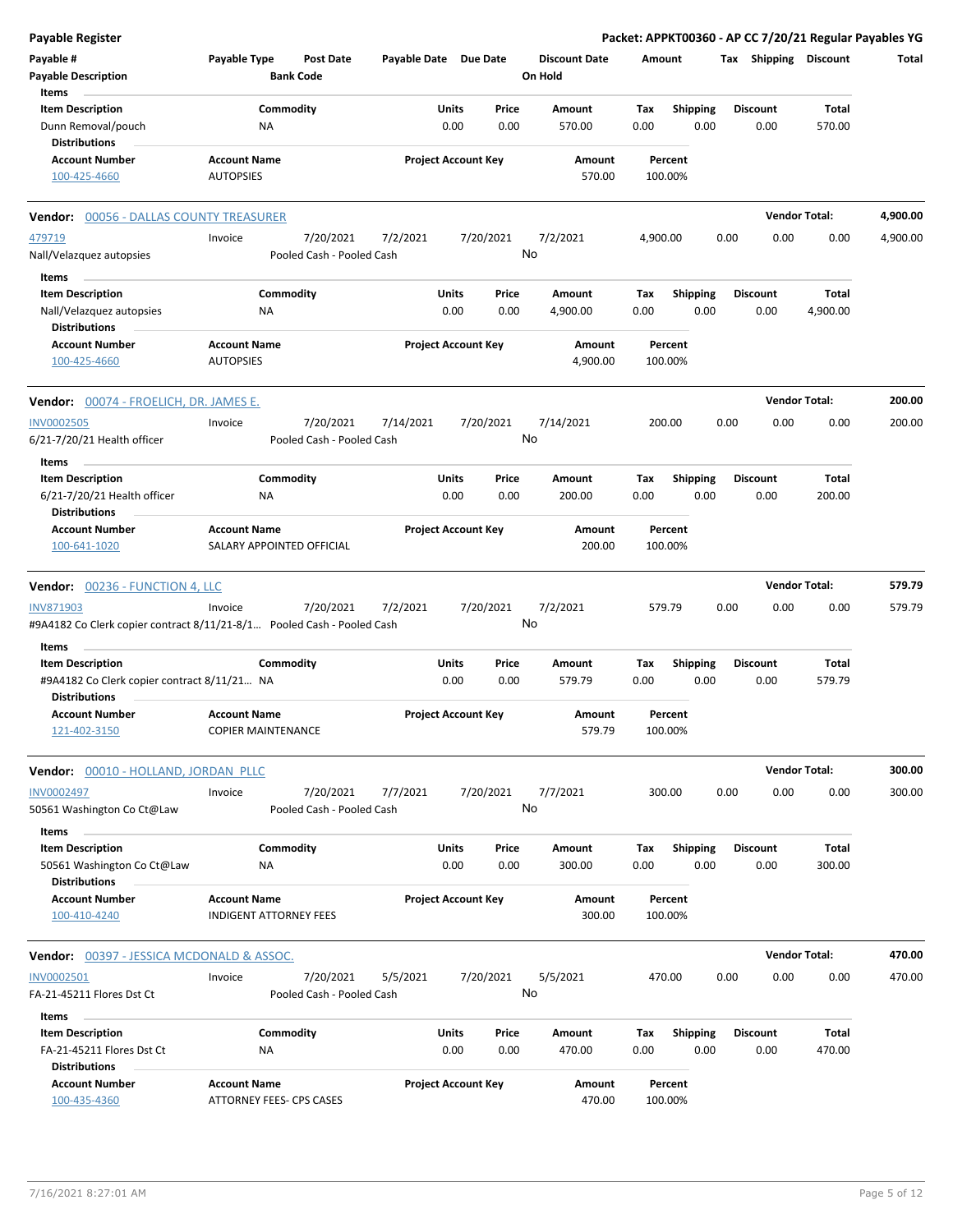| <b>Payable Register</b>                                                       |                                               |                      |                                        |                       |                            |               |                                 |             |                    |                         |      |                         | Packet: APPKT00360 - AP CC 7/20/21 Regular Payables YG |          |
|-------------------------------------------------------------------------------|-----------------------------------------------|----------------------|----------------------------------------|-----------------------|----------------------------|---------------|---------------------------------|-------------|--------------------|-------------------------|------|-------------------------|--------------------------------------------------------|----------|
| Payable #<br><b>Payable Description</b>                                       | Payable Type                                  | <b>Bank Code</b>     | <b>Post Date</b>                       | Payable Date Due Date |                            |               | <b>Discount Date</b><br>On Hold |             | Amount             |                         |      |                         | Tax Shipping Discount                                  | Total    |
| <b>Vendor: 00040 - JN WRECKER</b>                                             |                                               |                      |                                        |                       |                            |               |                                 |             |                    |                         |      |                         | <b>Vendor Total:</b>                                   | 2,125.00 |
| 21-07330<br>Pct 4 dump truck roll over                                        | Invoice                                       |                      | 7/20/2021<br>Pooled Cash - Pooled Cash | 6/23/2021             |                            | 7/20/2021     | 6/23/2021<br>No                 |             | 2,125.00           |                         | 0.00 | 0.00                    | 0.00                                                   | 2,125.00 |
| Items                                                                         |                                               |                      |                                        |                       |                            |               |                                 |             |                    |                         |      |                         |                                                        |          |
| <b>Item Description</b><br>Pct 4 dump truck roll over<br><b>Distributions</b> |                                               | Commodity<br>NA      |                                        |                       | <b>Units</b><br>0.00       | Price<br>0.00 | Amount<br>2,125.00              | Tax<br>0.00 |                    | <b>Shipping</b><br>0.00 |      | <b>Discount</b><br>0.00 | Total<br>2,125.00                                      |          |
| <b>Account Number</b><br>240-624-4580                                         | <b>Account Name</b><br>R&M MACHINERY PARTS    |                      |                                        |                       | <b>Project Account Key</b> |               | Amount<br>2,125.00              |             | Percent<br>100.00% |                         |      |                         |                                                        |          |
| Vendor: 00444 - KONICA MINOLTA PREMIER FINANCE                                |                                               |                      |                                        |                       |                            |               |                                 |             |                    |                         |      |                         | <b>Vendor Total:</b>                                   | 888.45   |
| 73045523<br>Copier rental 7/15-8/14/21                                        | Invoice                                       |                      | 7/20/2021<br>Pooled Cash - Pooled Cash | 7/9/2021              |                            | 7/20/2021     | 7/9/2021<br>No                  |             | 888.45             |                         | 0.00 | 0.00                    | 0.00                                                   | 888.45   |
| Items                                                                         |                                               |                      |                                        |                       |                            |               |                                 |             |                    |                         |      |                         |                                                        |          |
| <b>Item Description</b><br>Copier rental 7/15-8/14/21<br><b>Distributions</b> |                                               | Commodity<br>Service |                                        |                       | <b>Units</b><br>0.00       | Price<br>0.00 | Amount<br>888.45                | Tax<br>0.00 |                    | <b>Shipping</b><br>0.00 |      | <b>Discount</b><br>0.00 | Total<br>888.45                                        |          |
| <b>Account Number</b>                                                         | <b>Account Name</b>                           |                      |                                        |                       | <b>Project Account Key</b> |               | Amount                          |             | Percent            |                         |      |                         |                                                        |          |
| 100-590-3150                                                                  | <b>COPIER RENTAL</b>                          |                      |                                        |                       |                            |               | 73.29                           |             | 8.25%              |                         |      |                         |                                                        |          |
| 100-410-3150                                                                  | <b>COPIER RENTAL</b>                          |                      |                                        |                       |                            |               | 97.72                           |             | 11.00%             |                         |      |                         |                                                        |          |
| 100-510-3150                                                                  | <b>COPIER RENTAL</b>                          |                      |                                        |                       |                            |               | 314.27                          |             | 35.37%             |                         |      |                         |                                                        |          |
| 100-513-3150                                                                  | <b>COPIER RENTAL</b>                          |                      |                                        |                       |                            |               | 97.72                           |             | 11.00%             |                         |      |                         |                                                        |          |
| 100-499-3150                                                                  | <b>COPIER EXPENSE</b>                         |                      |                                        |                       |                            |               | 89.75                           |             | 10.10%             |                         |      |                         |                                                        |          |
| 100-665-3150                                                                  | COPIER RENTAL                                 |                      |                                        |                       |                            |               | 89.75                           |             | 10.10%             |                         |      |                         |                                                        |          |
| 100-475-3150<br>100-575-3150                                                  | <b>COPIER EXPENSE</b><br><b>COPIER RENTAL</b> |                      |                                        |                       |                            |               | 101.52<br>24.43                 |             | 11.43%<br>2.75%    |                         |      |                         |                                                        |          |
|                                                                               |                                               |                      |                                        |                       |                            |               |                                 |             |                    |                         |      |                         |                                                        |          |
| <b>Vendor:</b> 00649 - LAW OFFICE OF MYLES PORTER, P.C.                       |                                               |                      |                                        |                       |                            |               |                                 |             |                    |                         |      |                         | <b>Vendor Total:</b>                                   | 1,000.00 |
| INV0002495                                                                    | Invoice                                       |                      | 7/20/2021                              | 7/9/2021              |                            | 7/20/2021     | 7/9/2021                        |             | 300.00             |                         | 0.00 | 0.00                    | 0.00                                                   | 300.00   |
| 50276 Snow Co Ct@Law                                                          |                                               |                      | Pooled Cash - Pooled Cash              |                       |                            |               | No                              |             |                    |                         |      |                         |                                                        |          |
| Items                                                                         |                                               |                      |                                        |                       |                            |               |                                 |             |                    |                         |      |                         |                                                        |          |
| <b>Item Description</b>                                                       |                                               | Commodity            |                                        |                       | <b>Units</b>               | Price         | Amount                          | Tax         |                    | Shipping                |      | <b>Discount</b>         | Total                                                  |          |
| 50276 Snow Co Ct@Law<br>Distributions                                         |                                               | <b>NA</b>            |                                        |                       | 0.00                       | 0.00          | 300.00                          | 0.00        |                    | 0.00                    |      | 0.00                    | 300.00                                                 |          |
| <b>Account Number</b>                                                         | <b>Account Name</b>                           |                      |                                        |                       | <b>Project Account Key</b> |               | Amount                          |             | Percent            |                         |      |                         |                                                        |          |
| 100-410-4240                                                                  | INDIGENT ATTORNEY FEES                        |                      |                                        |                       |                            |               | 300.00                          |             | 100.00%            |                         |      |                         |                                                        |          |
| INV0002499                                                                    | Invoice                                       |                      | 7/20/2021                              | 7/8/2021              |                            | 7/20/2021     | 7/8/2021                        |             | 400.00             |                         | 0.00 | 0.00                    | 0.00                                                   | 400.00   |
| 50860 Miller Co Ct@Law                                                        |                                               |                      | Pooled Cash - Pooled Cash              |                       |                            |               | No                              |             |                    |                         |      |                         |                                                        |          |
| Items                                                                         |                                               |                      |                                        |                       |                            |               |                                 |             |                    |                         |      |                         |                                                        |          |
| <b>Item Description</b><br>50860 Miller Co Ct@Law<br><b>Distributions</b>     |                                               | Commodity<br>ΝA      |                                        |                       | <b>Units</b><br>0.00       | Price<br>0.00 | Amount<br>400.00                | Tax<br>0.00 |                    | <b>Shipping</b><br>0.00 |      | <b>Discount</b><br>0.00 | Total<br>400.00                                        |          |
| <b>Account Number</b>                                                         | <b>Account Name</b>                           |                      |                                        |                       | <b>Project Account Key</b> |               | Amount                          |             | Percent            |                         |      |                         |                                                        |          |
| 100-410-4240                                                                  | INDIGENT ATTORNEY FEES                        |                      |                                        |                       |                            |               | 400.00                          |             | 100.00%            |                         |      |                         |                                                        |          |
| <b>INV0002500</b>                                                             | Invoice                                       |                      | 7/20/2021                              | 7/8/2021              |                            | 7/20/2021     | 7/8/2021                        |             | 300.00             |                         | 0.00 | 0.00                    | 0.00                                                   | 300.00   |
| 50621 Lee Co Ct@Law<br>Items                                                  |                                               |                      | Pooled Cash - Pooled Cash              |                       |                            |               | No                              |             |                    |                         |      |                         |                                                        |          |
| <b>Item Description</b>                                                       |                                               | Commodity            |                                        |                       | <b>Units</b>               | Price         | Amount                          | Tax         |                    | <b>Shipping</b>         |      | <b>Discount</b>         | Total                                                  |          |
| 50621 Lee Co Ct@Law<br><b>Distributions</b>                                   |                                               | <b>NA</b>            |                                        |                       | 0.00                       | 0.00          | 300.00                          | 0.00        |                    | 0.00                    |      | 0.00                    | 300.00                                                 |          |
| <b>Account Number</b>                                                         | <b>Account Name</b>                           |                      |                                        |                       | <b>Project Account Key</b> |               | Amount                          |             | Percent            |                         |      |                         |                                                        |          |
| 100-410-4240                                                                  | <b>INDIGENT ATTORNEY FEES</b>                 |                      |                                        |                       |                            |               | 300.00                          |             | 100.00%            |                         |      |                         |                                                        |          |
| <b>Vendor: 00205 - NORTEX LUBE AND TUNE #1190</b>                             |                                               |                      |                                        |                       |                            |               |                                 |             |                    |                         |      |                         | <b>Vendor Total:</b>                                   | 99.45    |
| 148840                                                                        | Invoice                                       |                      | 7/20/2021                              | 7/12/2021             |                            | 7/12/2021     | 7/12/2021                       |             | 99.45              |                         | 0.00 | 0.00                    | 0.00                                                   | 99.45    |
| Emerg Mgmnt 2021 Chev #2025 oil change                                        |                                               |                      | Pooled Cash - Pooled Cash              |                       |                            |               | No                              |             |                    |                         |      |                         |                                                        |          |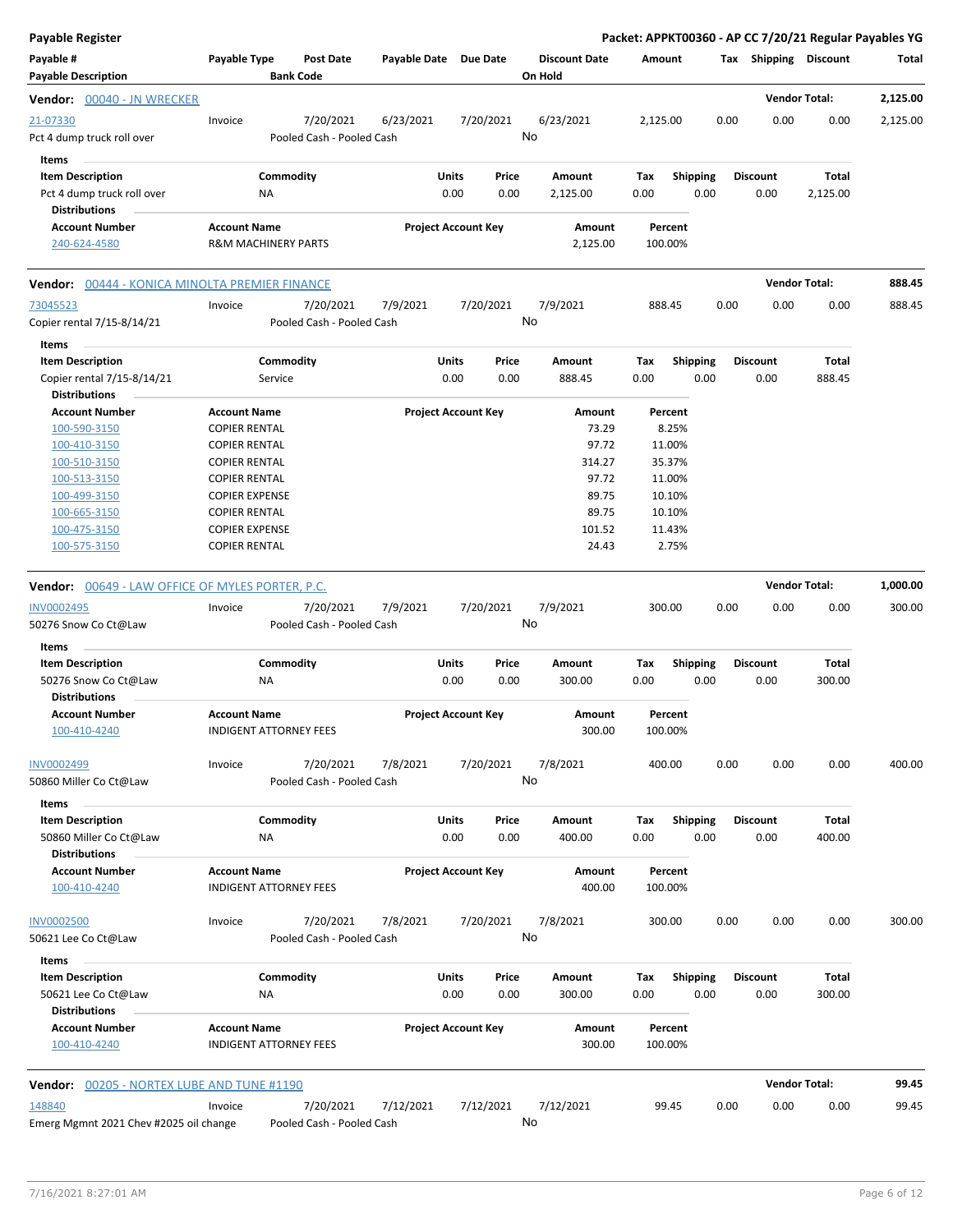| <b>Payable Register</b>                                                                             |                      |                                |                                        |                       |                            |                 |                                 |             |                         |      |                         | Packet: APPKT00360 - AP CC 7/20/21 Regular Payables YG |          |
|-----------------------------------------------------------------------------------------------------|----------------------|--------------------------------|----------------------------------------|-----------------------|----------------------------|-----------------|---------------------------------|-------------|-------------------------|------|-------------------------|--------------------------------------------------------|----------|
| Payable #<br><b>Payable Description</b>                                                             | Payable Type         | <b>Bank Code</b>               | <b>Post Date</b>                       | Payable Date Due Date |                            |                 | <b>Discount Date</b><br>On Hold | Amount      |                         |      | Tax Shipping Discount   |                                                        | Total    |
| Items<br><b>Item Description</b>                                                                    |                      | Commodity                      |                                        |                       | Units                      | Price           | Amount                          | Tax         | <b>Shipping</b>         |      | <b>Discount</b>         | Total                                                  |          |
| Emerg Mgmnt 2021 Chev #2025 oil change<br><b>Distributions</b>                                      |                      | NA                             |                                        |                       | 0.00                       | 0.00            | 99.45                           | 0.00        | 0.00                    |      | 0.00                    | 99.45                                                  |          |
| <b>Account Number</b><br>100-406-3300                                                               | <b>Account Name</b>  | AUTO EXPENSE-GAS & OIL         |                                        |                       | <b>Project Account Key</b> |                 | Amount<br>99.45                 | 100.00%     | Percent                 |      |                         |                                                        |          |
| <b>Vendor:</b> 00532 - PARHAM, WILLIAM                                                              |                      |                                |                                        |                       |                            |                 |                                 |             |                         |      |                         | <b>Vendor Total:</b>                                   | 300.00   |
| <b>INV0002504</b>                                                                                   | Invoice              |                                | 7/20/2021                              | 7/14/2021             |                            | 7/20/2021       | 7/14/2021                       | 300.00      |                         | 0.00 | 0.00                    | 0.00                                                   | 300.00   |
| 50636 McBeth Co Ct@Law                                                                              |                      |                                | Pooled Cash - Pooled Cash              |                       |                            | No              |                                 |             |                         |      |                         |                                                        |          |
| Items                                                                                               |                      |                                |                                        |                       |                            |                 |                                 |             |                         |      |                         |                                                        |          |
| <b>Item Description</b><br>50636 McBeth Co Ct@Law                                                   |                      | Commodity<br>ΝA                |                                        |                       | Units<br>0.00              | Price<br>0.00   | Amount<br>300.00                | Tax<br>0.00 | <b>Shipping</b><br>0.00 |      | <b>Discount</b><br>0.00 | Total<br>300.00                                        |          |
| <b>Distributions</b><br><b>Account Number</b><br>100-410-4240                                       | <b>Account Name</b>  | <b>INDIGENT ATTORNEY FEES</b>  |                                        |                       | <b>Project Account Key</b> |                 | Amount<br>300.00                | 100.00%     | Percent                 |      |                         |                                                        |          |
| Vendor: VEN02075 - Porter, Will                                                                     |                      |                                |                                        |                       |                            |                 |                                 |             |                         |      |                         | <b>Vendor Total:</b>                                   | 295.00   |
| <b>INV0002494</b><br>State Bar dues - W. Porter                                                     | Invoice              |                                | 7/20/2021<br>Pooled Cash - Pooled Cash | 7/12/2021             |                            | 7/20/2021<br>No | 7/12/2021                       | 295.00      |                         | 0.00 | 0.00                    | 0.00                                                   | 295.00   |
| Items                                                                                               |                      |                                |                                        |                       |                            |                 |                                 |             |                         |      |                         |                                                        |          |
| <b>Item Description</b><br>State Bar dues - W. Porter                                               |                      | Commodity<br>ΝA                |                                        |                       | Units<br>0.00              | Price<br>0.00   | Amount<br>295.00                | Tax<br>0.00 | <b>Shipping</b><br>0.00 |      | <b>Discount</b><br>0.00 | Total<br>295.00                                        |          |
| <b>Distributions</b><br><b>Account Number</b>                                                       | <b>Account Name</b>  |                                |                                        |                       | <b>Project Account Key</b> |                 | Amount                          |             | Percent                 |      |                         |                                                        |          |
| 100-475-4810                                                                                        | <b>DUES</b>          |                                |                                        |                       |                            |                 | 295.00                          | 100.00%     |                         |      |                         |                                                        |          |
| Vendor: 00353 - RDO EQUIPMENT CO                                                                    |                      |                                |                                        |                       |                            |                 |                                 |             |                         |      |                         | <b>Vendor Total:</b>                                   | 1,483.34 |
| P8069724                                                                                            | Invoice              |                                | 7/20/2021                              | 7/13/2021             |                            | 7/20/2021       | 7/13/2021                       | 234.49      |                         | 0.00 | 26.49                   | 0.00                                                   | 260.98   |
| #7451002 Pct 3 pressure sensor<br>Items                                                             |                      |                                | Pooled Cash - Pooled Cash              |                       |                            | No              |                                 |             |                         |      |                         |                                                        |          |
| <b>Item Description</b>                                                                             |                      | Commodity                      |                                        |                       | Units                      | Price           | Amount                          | Tax         | <b>Shipping</b>         |      | <b>Discount</b>         | Total                                                  |          |
| #7451002 Pct 3 pressure sensor<br><b>Distributions</b>                                              |                      | Goods                          |                                        |                       | 1.00                       | 234.49          | 234.49                          | 0.00        | 26.49                   |      | 0.00                    | 260.98                                                 |          |
| <b>Account Number</b><br>230-623-4580                                                               | <b>Account Name</b>  | <b>R&amp;M MACHINERY PARTS</b> |                                        |                       | <b>Project Account Key</b> |                 | Amount<br>260.98                | 100.00%     | Percent                 |      |                         |                                                        |          |
| W7921424<br>#7451002 Pct 3 Motor grader G930C repair                                                | Invoice              |                                | 7/20/2021<br>Pooled Cash - Pooled Cash | 7/12/2021             |                            | 7/20/2021<br>No | 7/12/2021                       | 1,222.36    |                         | 0.00 | 0.00                    | 0.00                                                   | 1,222.36 |
| Items                                                                                               |                      | Commodity                      |                                        |                       | Units                      | Price           | Amount                          | Tax         |                         |      | <b>Discount</b>         | Total                                                  |          |
| <b>Item Description</b><br>#7451002 Pct 3 Motor grader G930C repair Service<br><b>Distributions</b> |                      |                                |                                        |                       | 0.00                       | 0.00            | 1,222.36                        | 0.00        | <b>Shipping</b><br>0.00 |      | 0.00                    | 1,222.36                                               |          |
| <b>Account Number</b>                                                                               | <b>Account Name</b>  |                                |                                        |                       | <b>Project Account Key</b> |                 | Amount                          |             | Percent                 |      |                         |                                                        |          |
| 230-623-4580                                                                                        |                      | R&M MACHINERY PARTS            |                                        |                       |                            |                 | 1,222.36                        | 100.00%     |                         |      |                         |                                                        |          |
| <b>Vendor:</b> 00317 - RELIANCE FASTENERS OF DENISON                                                |                      |                                |                                        |                       |                            |                 |                                 |             |                         |      |                         | <b>Vendor Total:</b>                                   | 109.90   |
| 136945                                                                                              | Invoice              |                                | 7/20/2021                              | 6/18/2021             |                            | 7/20/2021       | 6/18/2021                       | 109.90      |                         | 0.00 | 0.00                    | 0.00                                                   | 109.90   |
| Pct 1 Shop supply                                                                                   |                      |                                | Pooled Cash - Pooled Cash              |                       |                            | No              |                                 |             |                         |      |                         |                                                        |          |
| Items                                                                                               |                      |                                |                                        |                       |                            |                 |                                 |             |                         |      |                         |                                                        |          |
| <b>Item Description</b>                                                                             |                      | Commodity<br>ΝA                |                                        |                       | Units<br>0.00              | Price<br>0.00   | Amount<br>109.90                | Tax<br>0.00 | <b>Shipping</b><br>0.00 |      | <b>Discount</b><br>0.00 | Total<br>109.90                                        |          |
| Pct 1 Shop supply<br><b>Distributions</b><br><b>Account Number</b>                                  | <b>Account Name</b>  |                                |                                        |                       | <b>Project Account Key</b> |                 | Amount                          |             | Percent                 |      |                         |                                                        |          |
| 210-621-3400                                                                                        | <b>SHOP SUPPLIES</b> |                                |                                        |                       |                            |                 | 109.90                          | 100.00%     |                         |      |                         |                                                        |          |

**Vendor:** 00289 - RELIANT **Vendor Total: 139.90**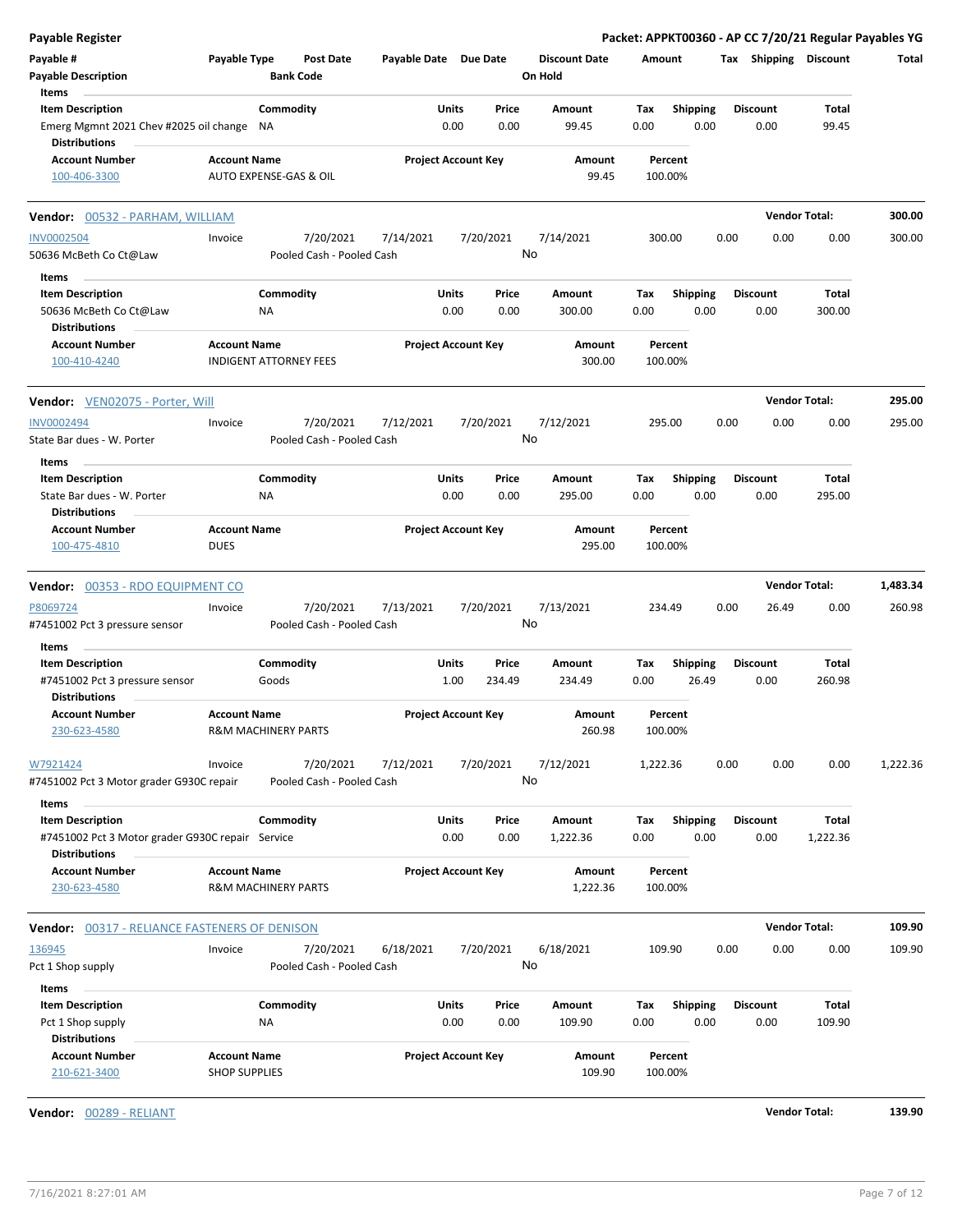| Payable Register                                                                      |                                    |                                        |              |                                |                                 | Packet: APPKT00360 - AP CC 7/20/21 Regular Payables YG |      |                         |                      |          |
|---------------------------------------------------------------------------------------|------------------------------------|----------------------------------------|--------------|--------------------------------|---------------------------------|--------------------------------------------------------|------|-------------------------|----------------------|----------|
| Payable #<br><b>Payable Description</b>                                               | Payable Type                       | <b>Post Date</b><br><b>Bank Code</b>   | Payable Date | <b>Due Date</b>                | <b>Discount Date</b><br>On Hold | Amount                                                 |      | Tax Shipping Discount   |                      | Total    |
| 111 033 645 983 5                                                                     | Invoice                            | 7/20/2021                              | 7/12/2021    | 7/20/2021                      | 7/12/2021                       | 103.98                                                 | 0.00 | 0.00                    | 0.00                 | 103.98   |
| #2 533 972-2 Pct 2 electric 6/10-7/9/21                                               |                                    | Pooled Cash - Pooled Cash              |              |                                | No                              |                                                        |      |                         |                      |          |
| Items                                                                                 |                                    |                                        |              |                                |                                 |                                                        |      |                         |                      |          |
| <b>Item Description</b><br>#2 533 972-                                                |                                    | Commodity<br>ΝA                        |              | Units<br>Price<br>0.00<br>0.00 | Amount<br>103.98                | Tax<br><b>Shipping</b><br>0.00<br>0.00                 |      | <b>Discount</b><br>0.00 | Total<br>103.98      |          |
| <b>Distributions</b>                                                                  |                                    |                                        |              |                                |                                 |                                                        |      |                         |                      |          |
| <b>Account Number</b><br>220-622-4400                                                 | <b>Account Name</b>                | UTILITY ELECTRICITY                    |              | <b>Project Account Key</b>     | Amount<br>103.98                | Percent<br>100.00%                                     |      |                         |                      |          |
| 111 033 654 884 3<br>#2 591 591-9 Pct 2 gd light 6/10-7/9/21                          | Invoice                            | 7/20/2021<br>Pooled Cash - Pooled Cash | 7/13/2021    | 7/20/2021                      | 7/13/2021<br>No                 | 25.02                                                  | 0.00 | 0.00                    | 0.00                 | 25.02    |
| Items                                                                                 |                                    |                                        |              |                                |                                 |                                                        |      |                         |                      |          |
| <b>Item Description</b>                                                               |                                    | Commodity                              |              | Units<br>Price                 | Amount                          | Tax<br><b>Shipping</b>                                 |      | <b>Discount</b>         | Total                |          |
| #2 591 591-9 Pct 2 gd light 6/10-7/9/21                                               |                                    | NA                                     |              | 0.00<br>0.00                   | 25.02                           | 0.00<br>0.00                                           |      | 0.00                    | 25.02                |          |
| <b>Distributions</b>                                                                  |                                    |                                        |              |                                |                                 |                                                        |      |                         |                      |          |
| <b>Account Number</b><br>220-622-4400                                                 | <b>Account Name</b>                | UTILITY ELECTRICITY                    |              | <b>Project Account Key</b>     | Amount<br>25.02                 | Percent<br>100.00%                                     |      |                         |                      |          |
| 111 033 654 885 0<br>#2 591 592-7 Pct 2 gd light 6/10-7/9/21                          | Invoice                            | 7/20/2021<br>Pooled Cash - Pooled Cash | 7/13/2021    | 7/20/2021                      | 7/13/2021<br>No                 | 10.90                                                  | 0.00 | 0.00                    | 0.00                 | 10.90    |
|                                                                                       |                                    |                                        |              |                                |                                 |                                                        |      |                         |                      |          |
| Items<br><b>Item Description</b>                                                      |                                    | Commodity                              |              | Units<br>Price                 | Amount                          | <b>Shipping</b><br>Tax                                 |      | <b>Discount</b>         | Total                |          |
| #2 591 592-7 Pct 2 gd light 6/10-7/9/21<br><b>Distributions</b>                       |                                    | ΝA                                     |              | 0.00<br>0.00                   | 10.90                           | 0.00<br>0.00                                           |      | 0.00                    | 10.90                |          |
| <b>Account Number</b><br>220-622-4400                                                 | <b>Account Name</b>                | UTILITY ELECTRICITY                    |              | <b>Project Account Key</b>     | Amount<br>10.90                 | Percent<br>100.00%                                     |      |                         |                      |          |
|                                                                                       |                                    |                                        |              |                                |                                 |                                                        |      |                         |                      |          |
| <b>Vendor: 00365 - RLI</b>                                                            |                                    |                                        |              |                                |                                 |                                                        |      |                         | <b>Vendor Total:</b> | 330.00   |
| 0034170                                                                               | Invoice                            | 7/20/2021                              | 6/29/2021    | 7/20/2021                      | 6/29/2021                       | 165.00                                                 | 0.00 | 0.00                    | 0.00                 | 165.00   |
| #LFM0034170 DA Office Bond 9/1/21-9/1/22<br>Items                                     |                                    | Pooled Cash - Pooled Cash              |              |                                | No                              |                                                        |      |                         |                      |          |
| <b>Item Description</b>                                                               |                                    | Commodity                              |              | Units<br>Price                 | Amount                          | Shipping<br>Tax                                        |      | <b>Discount</b>         | Total                |          |
| #LFM0034170 DA Office Bond 9/1/21-9/1 NA<br><b>Distributions</b>                      |                                    |                                        |              | 0.00<br>0.00                   | 165.00                          | 0.00<br>0.00                                           |      | 0.00                    | 165.00               |          |
| <b>Account Number</b><br>100-475-4800                                                 | <b>Account Name</b><br><b>BOND</b> |                                        |              | <b>Project Account Key</b>     | Amount<br>165.00                | Percent<br>100.00%                                     |      |                         |                      |          |
| 0034171                                                                               | Invoice                            | 7/20/2021                              | 6/29/2021    | 7/20/2021                      | 6/29/2021                       | 165.00                                                 | 0.00 | 0.00                    | 0.00                 | 165.00   |
| #LFM0034171 JP1 bond 9/1/21-9/1/22                                                    |                                    | Pooled Cash - Pooled Cash              |              |                                | No                              |                                                        |      |                         |                      |          |
| Items                                                                                 |                                    |                                        |              |                                |                                 |                                                        |      |                         |                      |          |
| <b>Item Description</b><br>#LFM0034171 JP1 bond 9/1/21-9/1/22<br><b>Distributions</b> |                                    | Commodity<br>ΝA                        |              | Units<br>Price<br>0.00<br>0.00 | Amount<br>165.00                | Shipping<br>Tax<br>0.00<br>0.00                        |      | Discount<br>0.00        | Total<br>165.00      |          |
| <b>Account Number</b><br>100-455-4800                                                 | <b>Account Name</b><br><b>BOND</b> |                                        |              | <b>Project Account Key</b>     | Amount<br>165.00                | Percent<br>100.00%                                     |      |                         |                      |          |
| Vendor: 00269 - ROMCO EQUIPMENT CO.                                                   |                                    |                                        |              |                                |                                 |                                                        |      |                         | <b>Vendor Total:</b> | 3,538.20 |
| 101130159                                                                             | Invoice                            | 7/20/2021                              | 7/13/2021    | 7/20/2021                      | 7/13/2021                       | 3,538.20                                               | 0.00 | 0.00                    | 0.00                 | 3,538.20 |
| Pct 3 grader blades<br>Items                                                          |                                    | Pooled Cash - Pooled Cash              |              |                                | No                              |                                                        |      |                         |                      |          |
| <b>Item Description</b>                                                               |                                    | Commodity                              |              | <b>Units</b><br>Price          | Amount                          | <b>Shipping</b><br>Tax                                 |      | Discount                | Total                |          |
| #29001<br><b>Distributions</b>                                                        |                                    | Goods                                  |              | 30.00<br>117.94                | 3,538.20                        | 0.00<br>0.00                                           |      | 0.00                    | 3,538.20             |          |
| <b>Account Number</b><br>230-623-4580                                                 | <b>Account Name</b>                | <b>R&amp;M MACHINERY PARTS</b>         |              | <b>Project Account Key</b>     | Amount<br>3,538.20              | Percent<br>100.00%                                     |      |                         |                      |          |
| Vendor: VEN02612 - Securitas Security Services USA, Inc.                              |                                    |                                        |              |                                |                                 |                                                        |      |                         | <b>Vendor Total:</b> | 2,497.42 |
| 10410714                                                                              | Invoice                            | 7/20/2021                              | 6/30/2021    | 7/20/2021                      | 6/30/2021                       | 2,497.42                                               | 0.00 | 0.00                    | 0.00                 | 2,497.42 |
| Security officer - J. Davidson June 2021                                              |                                    | Pooled Cash - Pooled Cash              |              |                                | No                              |                                                        |      |                         |                      |          |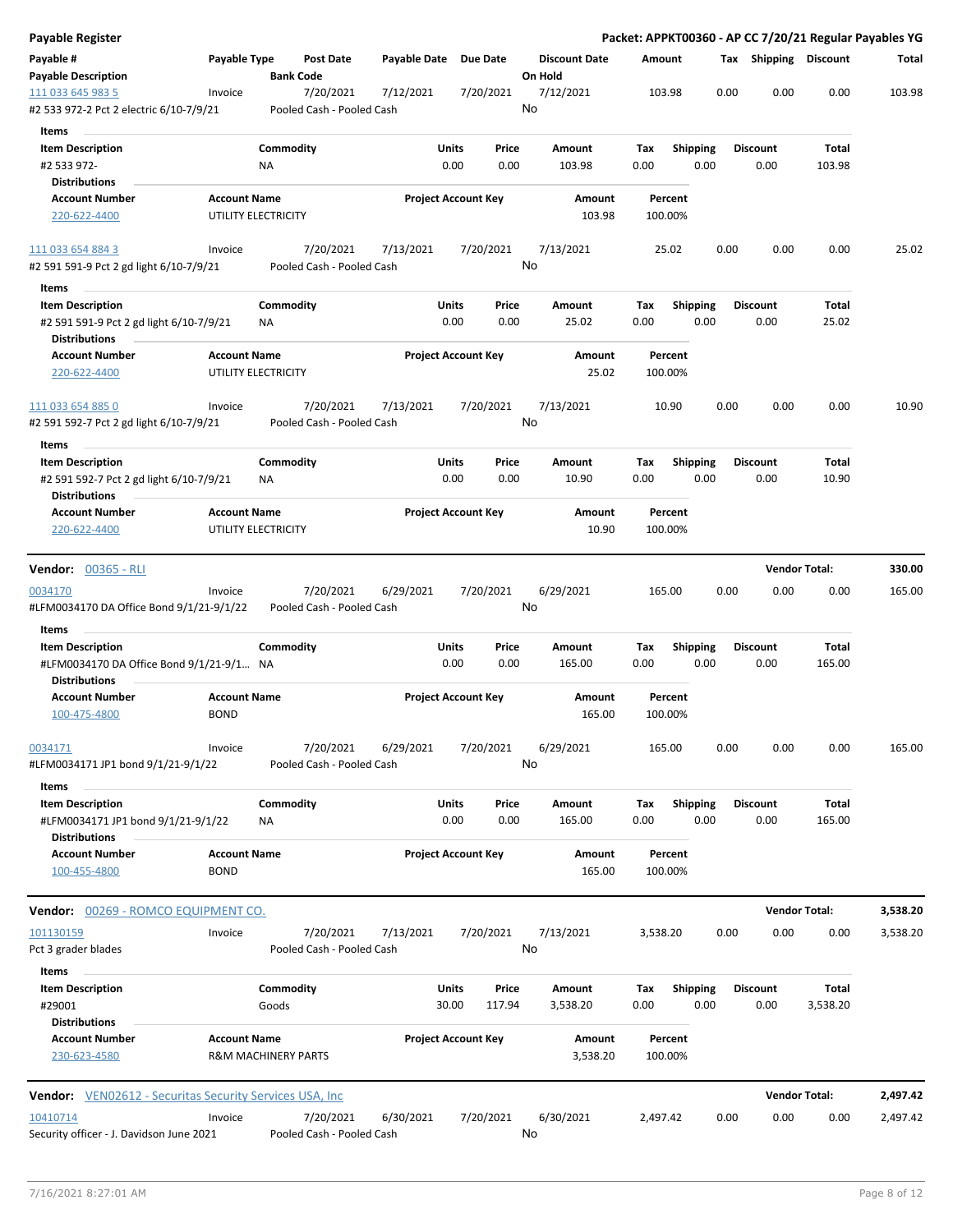| <b>Payable Register</b>                         |                         |                  |                     |                            |       |                      |        |          |     |                 | Packet: APPKT00360 - AP CC 7/20/21 Regular Payables YG |              |
|-------------------------------------------------|-------------------------|------------------|---------------------|----------------------------|-------|----------------------|--------|----------|-----|-----------------|--------------------------------------------------------|--------------|
| Payable #                                       | Payable Type            | <b>Post Date</b> | <b>Pavable Date</b> | Due Date                   |       | <b>Discount Date</b> | Amount |          | Tax | Shipping        | Discount                                               | <b>Total</b> |
| <b>Payable Description</b>                      |                         | <b>Bank Code</b> |                     |                            |       | On Hold              |        |          |     |                 |                                                        |              |
| Items                                           |                         |                  |                     |                            |       |                      |        |          |     |                 |                                                        |              |
| <b>Item Description</b>                         |                         | Commodity        | Units               |                            | Price | Amount               | Tax    | Shipping |     | <b>Discount</b> | <b>Total</b>                                           |              |
| Security officer - J. Davidson June 2021        | <b>NA</b>               |                  |                     | 0.00                       | 0.00  | 2.497.42             | 0.00   | 0.00     |     | 0.00            | 2,497.42                                               |              |
| <b>Distributions</b>                            |                         |                  |                     |                            |       |                      |        |          |     |                 |                                                        |              |
| <b>Account Number</b>                           | <b>Account Name</b>     |                  |                     | <b>Project Account Key</b> |       | Amount               |        | Percent  |     |                 |                                                        |              |
| 110-541-1070                                    | <b>SALARY PART-TIME</b> |                  |                     |                            |       | 2,497.42             |        | 100.00%  |     |                 |                                                        |              |
|                                                 |                         |                  |                     |                            |       |                      |        |          |     |                 |                                                        |              |
| <b>Mondonia COCOR THE FANNINI COUNTY LEADER</b> |                         |                  |                     |                            |       |                      |        |          |     |                 | <i>Mondor Totali</i>                                   | CEO 70       |

|            | <b>Vendor:</b> 00627 - THE FANNIN COUNTY LEADER                       |           |           |           |           |        |      | <b>Vendor Total:</b> |      | 659.78 |
|------------|-----------------------------------------------------------------------|-----------|-----------|-----------|-----------|--------|------|----------------------|------|--------|
| INV0002503 | Invoice                                                               | 7/20/2021 | 6/30/2021 | 7/20/2021 | 6/30/2021 | 659.78 | 0.00 |                      | 0.00 | 659.78 |
|            | June 2021 notices-hearing/employment/aucti  Pooled Cash - Pooled Cash |           |           |           | No        |        |      |                      |      |        |

| Items |  |
|-------|--|

| <b>Item Description</b>                   | Commodity                          | Units                      | Price | Amount | Tax  | <b>Shipping</b> | <b>Discount</b> | <b>Total</b> |
|-------------------------------------------|------------------------------------|----------------------------|-------|--------|------|-----------------|-----------------|--------------|
| June 2021 notices-hearing/employment/a NA |                                    | 0.00                       | 0.00  | 659.78 | 0.00 | 0.00            | 0.00            | 659.78       |
| <b>Distributions</b>                      |                                    |                            |       |        |      |                 |                 |              |
| <b>Account Number</b>                     | <b>Account Name</b>                | <b>Project Account Key</b> |       | Amount |      | Percent         |                 |              |
| 100-409-4300                              | <b>BIDS &amp; NOTICES</b>          |                            |       | 435.50 |      | 66.01%          |                 |              |
| 100-560-4300                              | <b>BIDS AND NOTICES</b>            |                            |       | 20.64  |      | 3.13%           |                 |              |
| 210-621-4300                              | <b>BIDS, NOTICES &amp; PERMITS</b> |                            |       | 154.10 |      | 23.36%          |                 |              |
| 220-622-4300                              | <b>BIDS, NOTICES &amp; PERMITS</b> |                            |       | 24.77  |      | 3.75%           |                 |              |
| 230-623-4300                              | <b>BIDS, NOTICES &amp; PERMITS</b> |                            |       | 24.77  |      | 3.75%           |                 |              |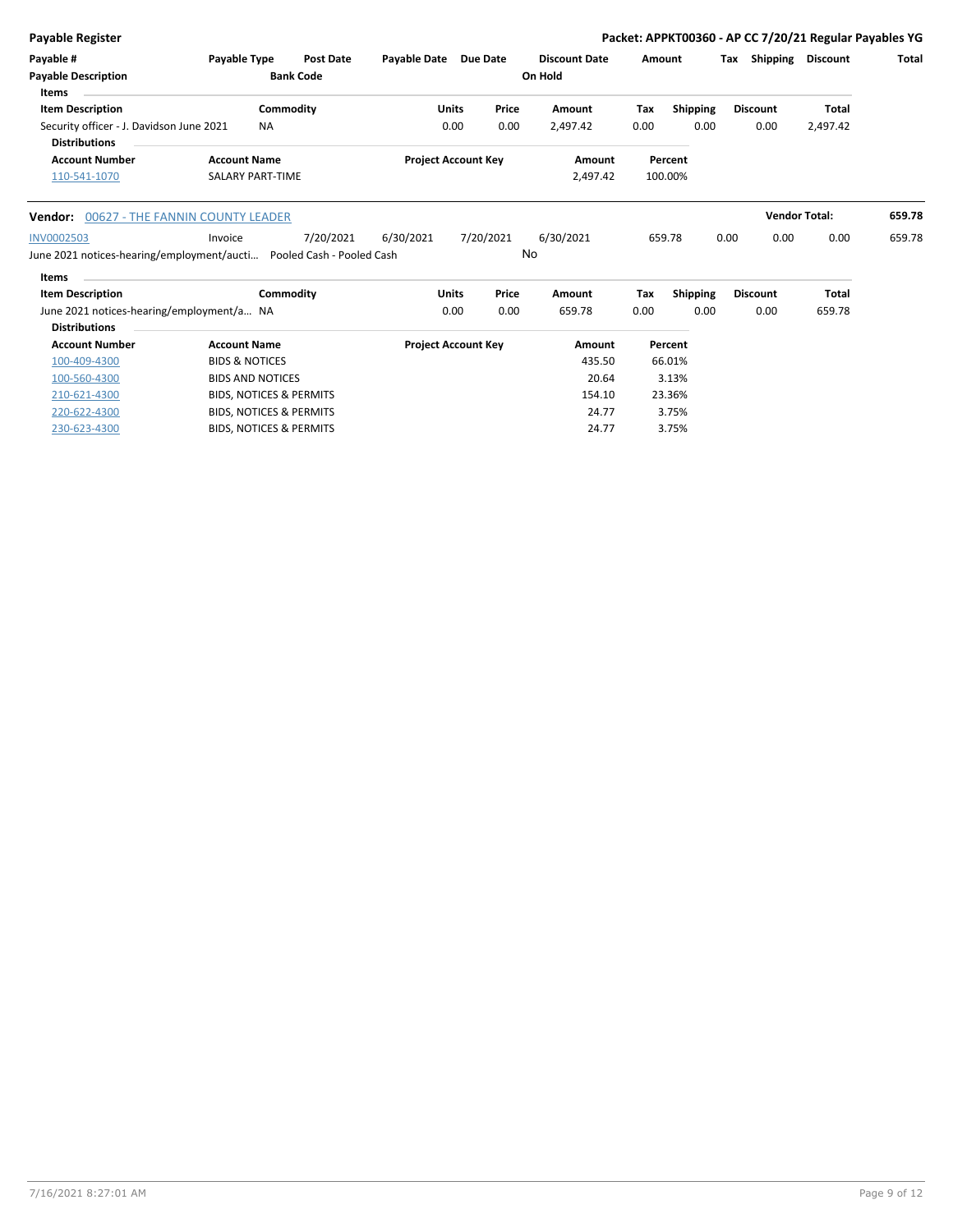## Payable Summary

| Type    | Count               | Gross     | Tax  | <b>Shipping</b> | <b>Discount</b> | Total     | <b>Manual Payment</b> | Balance   |
|---------|---------------------|-----------|------|-----------------|-----------------|-----------|-----------------------|-----------|
| Invoice | 48                  | 23.386.13 | 0.00 | 26.49           | 0.00            | 23.412.62 | 0.00                  | 23.412.62 |
|         | <b>Grand Total:</b> | 23,386.13 | 0.00 | 26.49           | 0.00            | 23.412.62 | 0.00                  | 23,412.62 |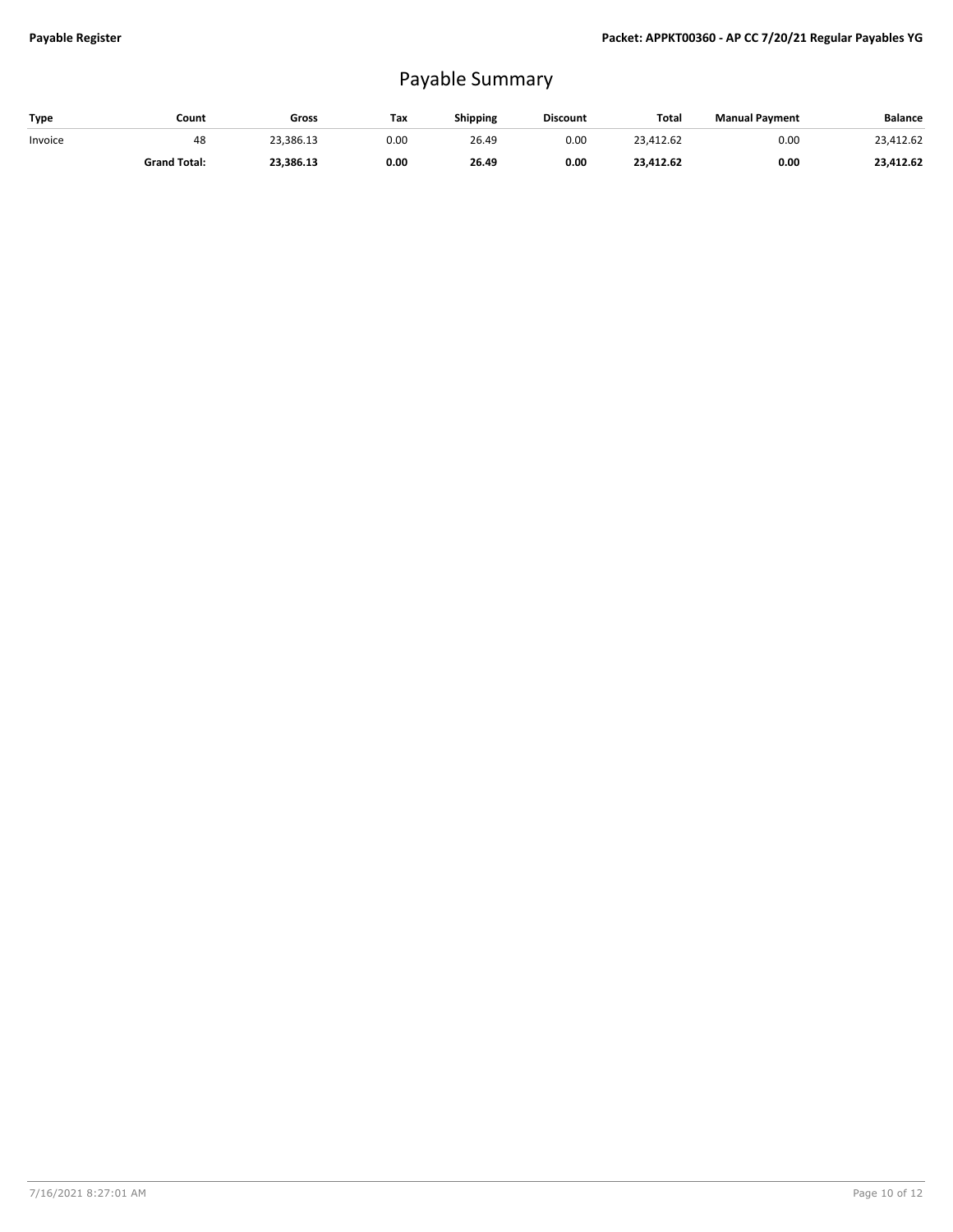## **Account Summary**

| Account                      | Name                                              |        | Amount          |
|------------------------------|---------------------------------------------------|--------|-----------------|
| 100-406-3300                 | AUTO EXPENSE-GAS & OIL                            |        | 99.45           |
| 100-406-4530                 | <b>R&amp;M EQUIPMENT</b>                          |        | 306.00          |
| 100-409-4300                 | <b>BIDS &amp; NOTICES</b>                         |        | 435.50          |
| 100-410-3150                 | <b>COPIER RENTAL</b>                              |        | 97.72           |
| 100-410-4240                 | <b>INDIGENT ATTORNEY FEES</b>                     |        | 1,875.00        |
| 100-425-4660                 | <b>AUTOPSIES</b>                                  |        | 5,470.00        |
| 100-435-4360                 | ATTORNEY FEES- CPS CASES                          |        | 470.00          |
| 100-455-4800                 | <b>BOND</b>                                       |        | 165.00          |
| 100-475-3150                 | <b>COPIER EXPENSE</b>                             |        | 101.52          |
| 100-475-4800                 | <b>BOND</b>                                       |        | 165.00          |
| <u>100-475-4810</u>          | <b>DUES</b>                                       |        | 295.00          |
| 100-499-3150                 | <b>COPIER EXPENSE</b>                             |        | 89.75           |
| 100-510-3150                 | <b>COPIER RENTAL</b>                              |        | 314.27          |
| 100-511-4500                 | R & M BUILDING                                    |        | 75.00           |
| 100-513-3150                 | <b>COPIER RENTAL</b>                              |        | 97.72           |
| 100-513-4500                 | <b>R&amp;M BUILDING</b>                           |        | 30.00           |
| 100-516-4500                 | <b>R&amp;M BUILDING</b>                           |        | 12.00           |
| 100-518-4500                 | R & M BUILDING                                    |        | 36.00           |
| 100-560-4300                 | <b>BIDS AND NOTICES</b>                           |        | 20.64           |
| 100-560-4500                 | <b>R &amp; M BUILDING</b>                         |        | 344.00          |
| 100-560-4540                 | R & M AUTOMOBILES                                 |        | 145.22          |
| 100-575-3150                 | <b>COPIER RENTAL</b>                              |        | 24.43           |
| 100-590-3150                 | <b>COPIER RENTAL</b>                              |        | 73.29           |
| 100-641-1020                 | SALARY APPOINTED OFFICIAL<br><b>COPIER RENTAL</b> |        | 200.00<br>89.75 |
| 100-665-3150<br>100-665-4280 | IN/OUT CO.TRAVEL/TRAINING-F.C.S.                  |        | 265.44          |
|                              |                                                   | Total: | 11,297.70       |
|                              |                                                   |        |                 |
|                              |                                                   |        |                 |
| Account                      | Name                                              |        | Amount          |
| 110-541-1070                 | <b>SALARY PART-TIME</b>                           |        | 2,497.42        |
|                              |                                                   | Total: | 2,497.42        |
|                              |                                                   |        |                 |
| Account                      | Name                                              |        | Amount          |
| 121-402-3150                 | <b>COPIER MAINTENANCE</b>                         |        | 579.79          |
|                              |                                                   | Total: | 579.79          |
|                              |                                                   |        |                 |
| Account                      | Name                                              |        | Amount          |
| <u>210-621-3400</u>          | <b>SHOP SUPPLIES</b>                              |        | 109.90          |
| 210-621-4300                 | BIDS, NOTICES & PERMITS                           |        | 154.10          |
| 210-621-4500                 | <b>R&amp;M BUILDING</b>                           |        | 77.00           |
| 210-621-4580                 | <b>R&amp;M MACHINERY PARTS</b>                    |        | 500.00          |
|                              |                                                   | Total: | 841.00          |
|                              |                                                   |        |                 |
| <b>Account</b>               | Name                                              |        | Amount          |
| 220-622-4300                 | <b>BIDS, NOTICES &amp; PERMITS</b>                |        | 24.77           |
| 220-622-4400                 | UTILITY ELECTRICITY                               |        | 139.90          |
| <u>220-622-4500</u>          | R&M BUILDING                                      |        | 105.00          |
| 220-622-4580                 | <b>R&amp;M MACHINERY PARTS</b>                    |        | 185.25          |
|                              |                                                   | Total: | 454.92          |
|                              |                                                   |        |                 |
| <b>Account</b>               | Name                                              |        | Amount          |
| 230-623-4300                 | BIDS, NOTICES & PERMITS                           |        | 24.77           |
| 230-623-4570                 | R&M MACHINERY GAS & OIL                           |        | 154.00          |
| 230-623-4580                 | R&M MACHINERY PARTS                               |        | 5,086.54        |